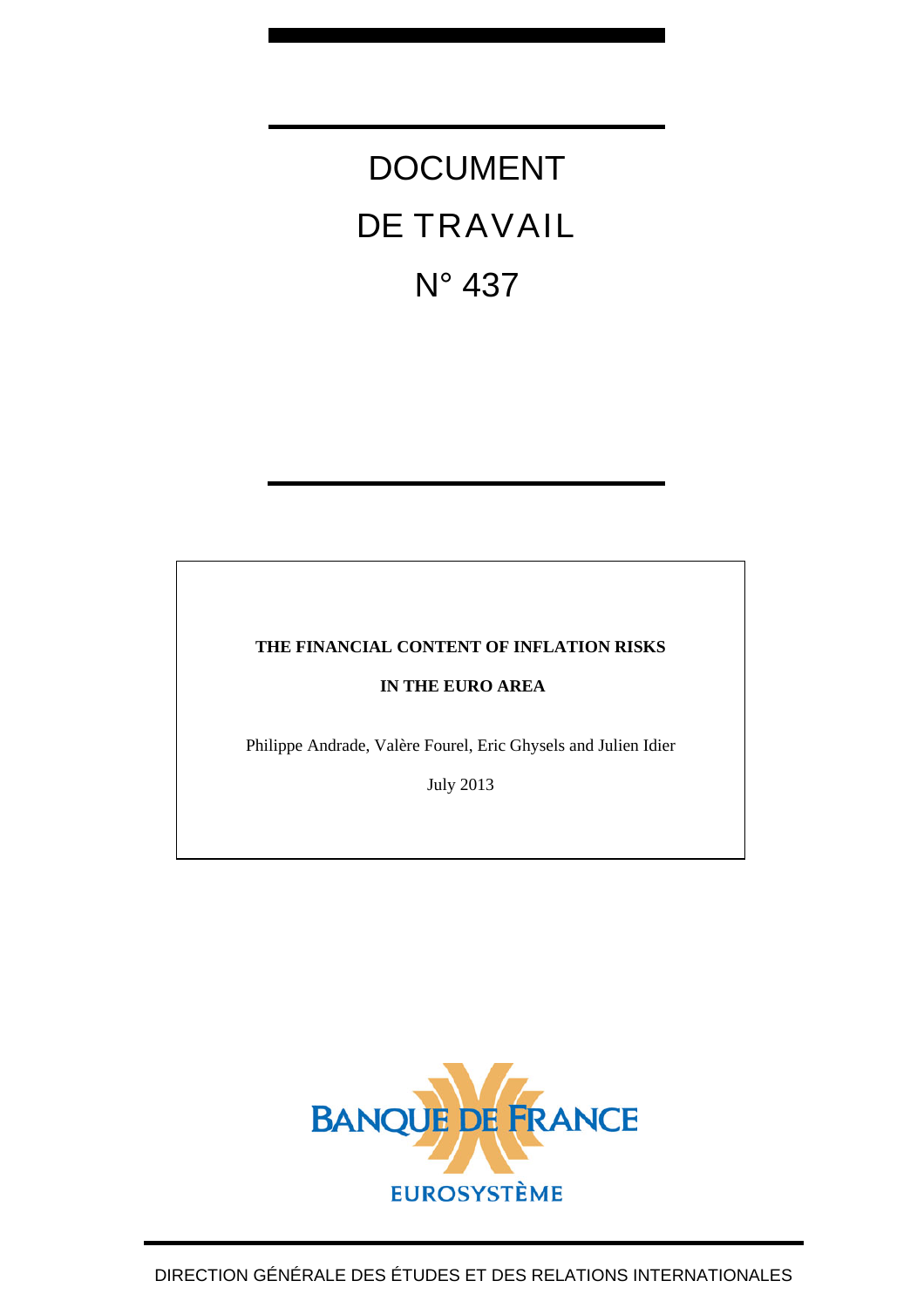# DIRECTION GÉNÉRALE DES ÉTUDES ET DES RELATIONS INTERNATIONALES

#### **THE FINANCIAL CONTENT OF INFLATION RISKS**

#### **IN THE EURO AREA**

Philippe Andrade, Valère Fourel, Eric Ghysels and Julien Idier

July 2013

Les Documents de travail reflètent les idées personnelles de leurs auteurs et n'expriment pas nécessairement la position de la Banque de France. Ce document est disponible sur le site internet de la Banque de France « [www.banque-france.fr](http://www.banque-france.fr/) ».

Working Papers reflect the opinions of the authors and do not necessarily express the views of the Banque de France. This document is available on the Banque de France Website "[www.banque-france.fr](http://www.banque-france.fr/)".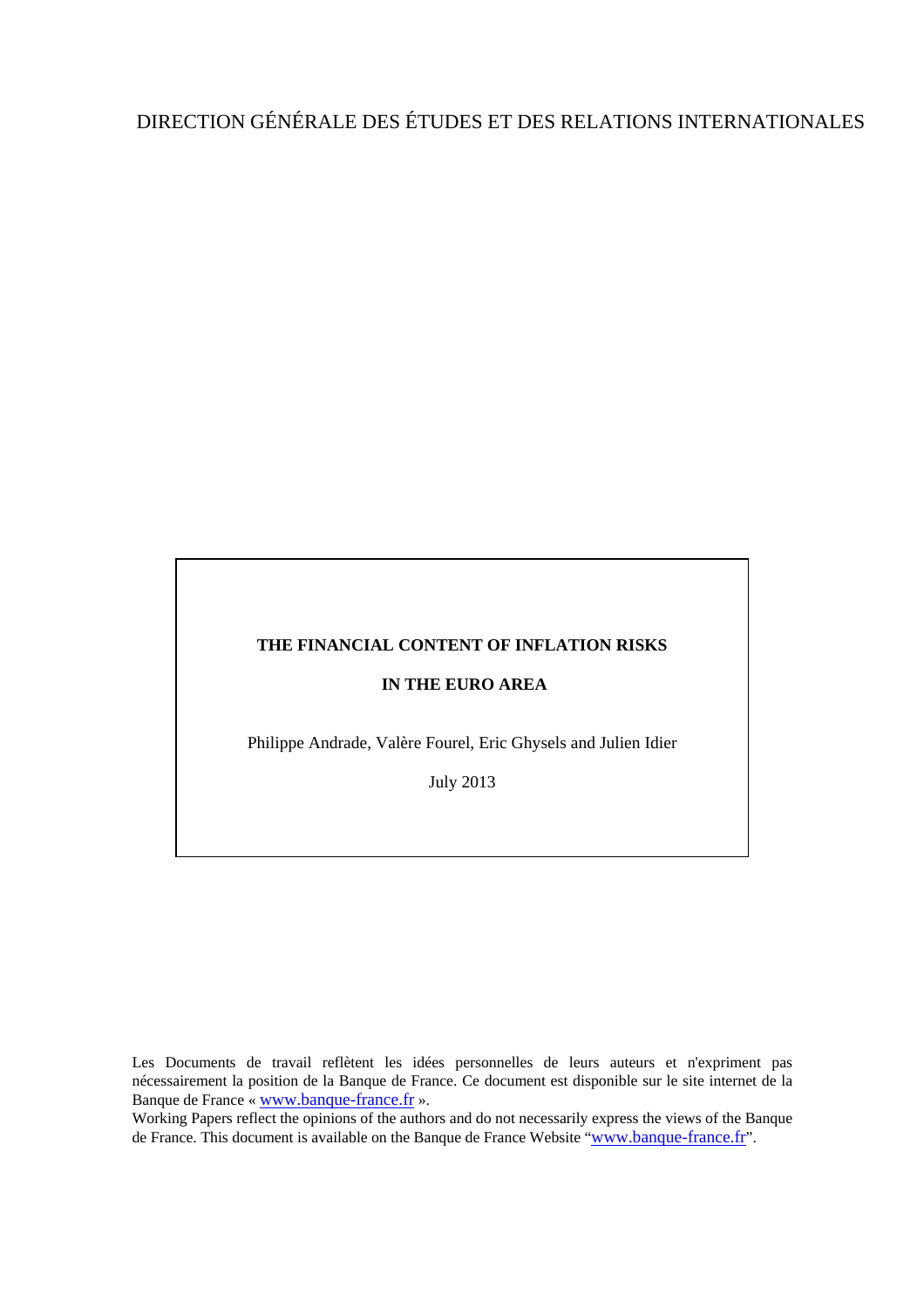# The financial content of inflation risks in the euro area <sup>\*</sup>

Philippe Andrade<sup>†</sup> Valère Fourel<sup>‡</sup> Eric Ghysels<sup>§</sup>

Julien Idier¶

<sup>∗</sup>We would like to thank Dick van Dijk, two anonymous referees, and Libero Monteforte for their insightful comments on a previous draft of the paper. The third author acknowledges support from the Banque de France. We thank Béatrice Saes-Escorbiac and Aurélie Touchais for excellent research assistance. This paper does not necessarily reflect the views of the Banque de France.

<sup>†</sup>Banque de France, Monetary Policy Research division & CREM, 31 rue Croix des Petits-Champs, 75001 Paris, FRANCE, e-mail: philippe.andrade@banque-france.fr.

<sup>‡</sup>Banque de France, Financial Economics Research division, 31 rue Croix des Petits-Champs, 75001 Paris, FRANCE, e-mail: valere.fourel@banque-france.fr.

<sup>§</sup>Department of Economics, University of North Carolina, Gardner Hall CB 3305, Chapel Hill, NC 27599- 3305, USA, and Department of Finance, Kenan-Flagler Business School, e-mail: eghysels@unc.edu.

<sup>¶</sup>Banque de France, Financial Economics Research division, 31 rue Croix des Petits-Champs, 75001 Paris, FRANCE, e-mail: julien.idier@banque-france.fr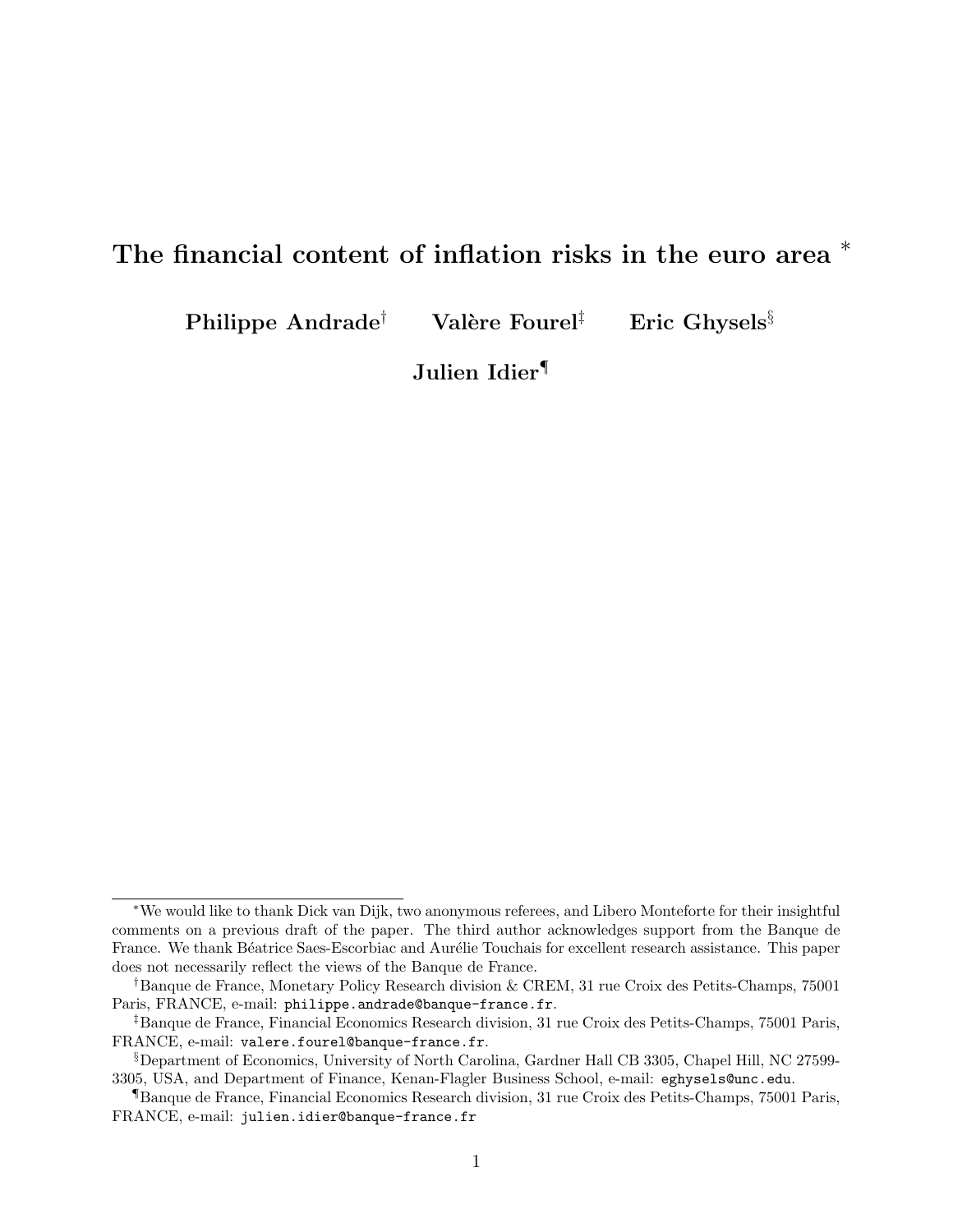Résumé: Des études récentes mettent l'accent sur la richesse en termes d'information sur l'inflation future contenue dans les mesures de risques d'inflation calculées à partir de données d'enquête, insistant de fait sur leur utilité pour les autorités monétaires. Toutefois, ces types de données ne sont traditionnellement disponibles qu'à des fréquences relativement basses tandis que les décisions de politique monétaire nécessitent un suivi fréquent et régulier de ces risques. En se basant sur les résultats de l'enquête de la BCE réalisée chaque trimestre auprès d'un panel de prévisionnistes professionnels, nous montrons que les données financières disponibles à une fréquence élevée ont un véritable pouvoir prédictif sur les indicateurs de risques d'inflation estimés à partir de ces données d'enquête. Ce papier repose sur un cadre ´econom´etrique singulier (r´egression MIDAS) qui permet notamment d'analyser les relations de cause à effet entre des séries temporelles dont les fréquences d'observation diffèrent. Nous montrons par ailleurs que les risques d'inflation à la baisse ou à la hausse réagissent différemment suivant les indicateurs financiers considérés.

Mots-clés: inflation forecasts, inflation risk, survey data, financial data, MIDAS regression.

Codes JEL: E31, E37, C53, C83.

Abstract: Recent studies emphasize that survey-based inflation risk measures are informative about future inflation and thus useful for monetary authorities. However, these data are typically available at a quarterly frequency whereas monetary policy decisions require a more frequent monitoring of such risks. Using the ECB survey of professional forecasters, we show that high-frequency financial market data have predictive power for the low-frequency survey-based inflation risk indicators observed at the end of a quarter. We rely on MIDAS regressions to handle the problem of mixing data with different frequencies that such an analysis implies. We also illustrate that upside and downside risks react differently to financial indicators.

Keywords: inflation forecasts, inflation risk, survey data, financial data, MIDAS regression.

JEL Classification: E31, E37, C53, C83.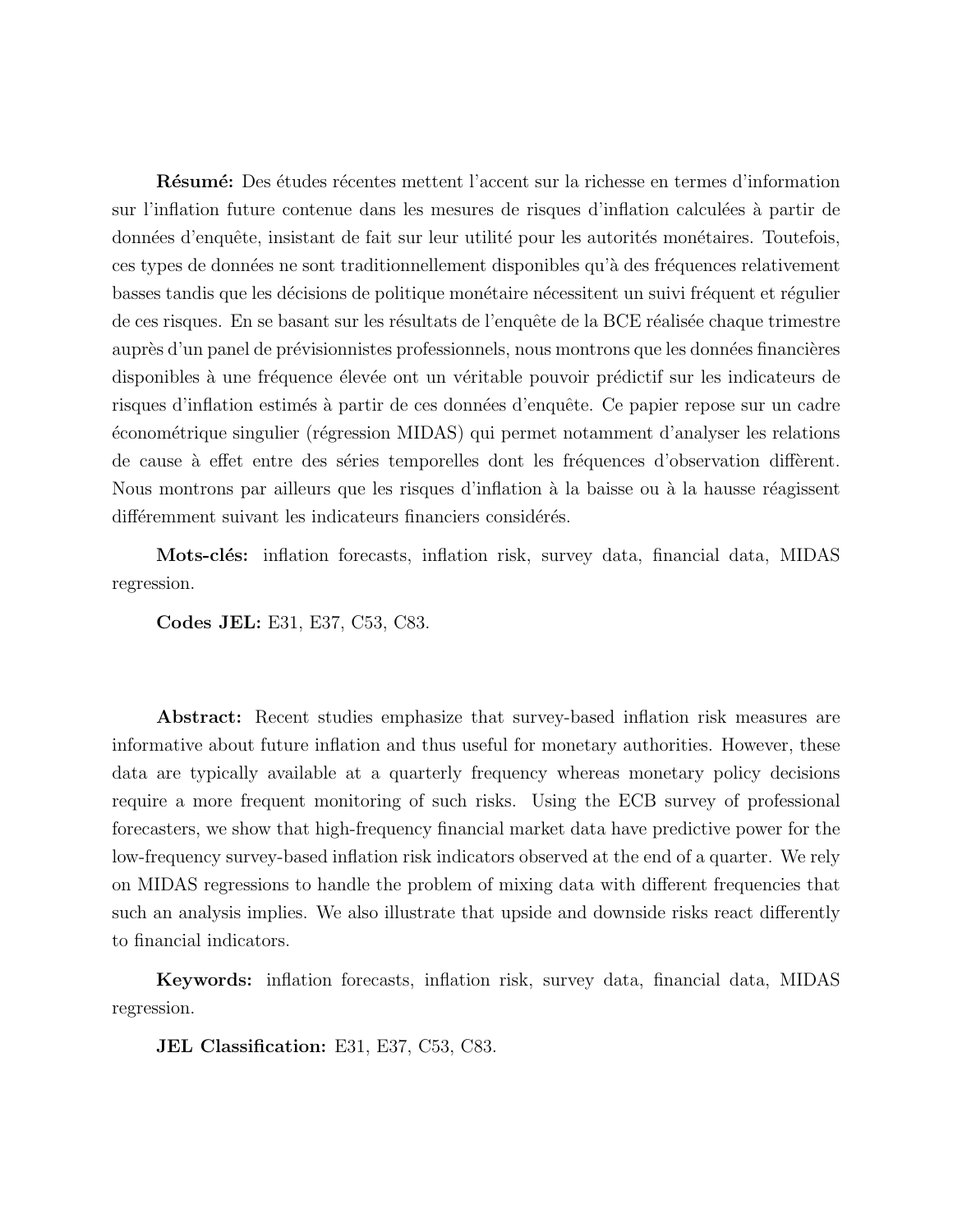## 1 Introduction

Assessing inflation risks is key to the conduct of monetary policy. To this aim, central bankers regularly resort to surveys of professional forecasters (SPF) to monitor the central tendency in the distribution of future inflation, typically through mean point forecasts. [Ang,](#page-21-0) [Bekaert, and Wei](#page-21-0) [\(2007\)](#page-21-0) emphasize that the so-called consensus forecast, i.e. the average of professionals' mean point forecast of inflation, is indeed a very good predictor of future inflation realizations. More recently, [Andrade, Ghysels, and Idier](#page-21-1) [\(2012\)](#page-21-1) develop new surveybased inflation risk indicators which rely on quantiles extracted from individual subjective distributions of future inflation to measure the risk of extreme inflation realizations. They show that these measures are complementary to the usual consensus forecast extracted from surveys as they allow for a distinction between upside and downside inflation risks and as they also bring information about future inflation outcomes in addition to the usual consensus forecast.

SPF data are thus an important source of information to assess the risks to future inflation. However, they suffer from an important drawback which is to be available at a low frequency, typically every quarter. By contrast, monetary policy decisions require a continuous monitoring of macroeconomic conditions. As a matter of fact, central banks also regularly use high frequency financial market data in their decision making process. In this paper, we investigate whether such financial market data are informative for the various survey based inflation risk measures and hence can be used in order to predict survey based inflation risk measures between two subsequent quarters. In addition, and as a byproduct of this analysis linking inflation risk indicators to financial variables, we can get a sense of the economic information these inflation risk measures convey.

More specifically, we resort to Mixed Data Sampling regression (MIDAS) of [Ghysels, Santa-](#page-22-0)[Clara, and Valkanov](#page-22-0) [\(2002\)](#page-22-0) to deal with the problem of handling data of different frequencies implied by this empirical exercise. We consider a set of seven daily financial variables that covers the main dimensions of financial markets: oil prices, stock prices, exchange rates, money markets, and bond markets. We assess the predictive power of each variable on a set of five quarterly survey-based inflation risk indicators: a measure of the central tendency of future inflation distribution, a measure of the extremely high inflation risk, a measure of the extremely low inflation risk, a measure of the uncertainty of future inflation, and a measure of the asymmetry of the risk to inflation. We compare both in-sample and out-of-sample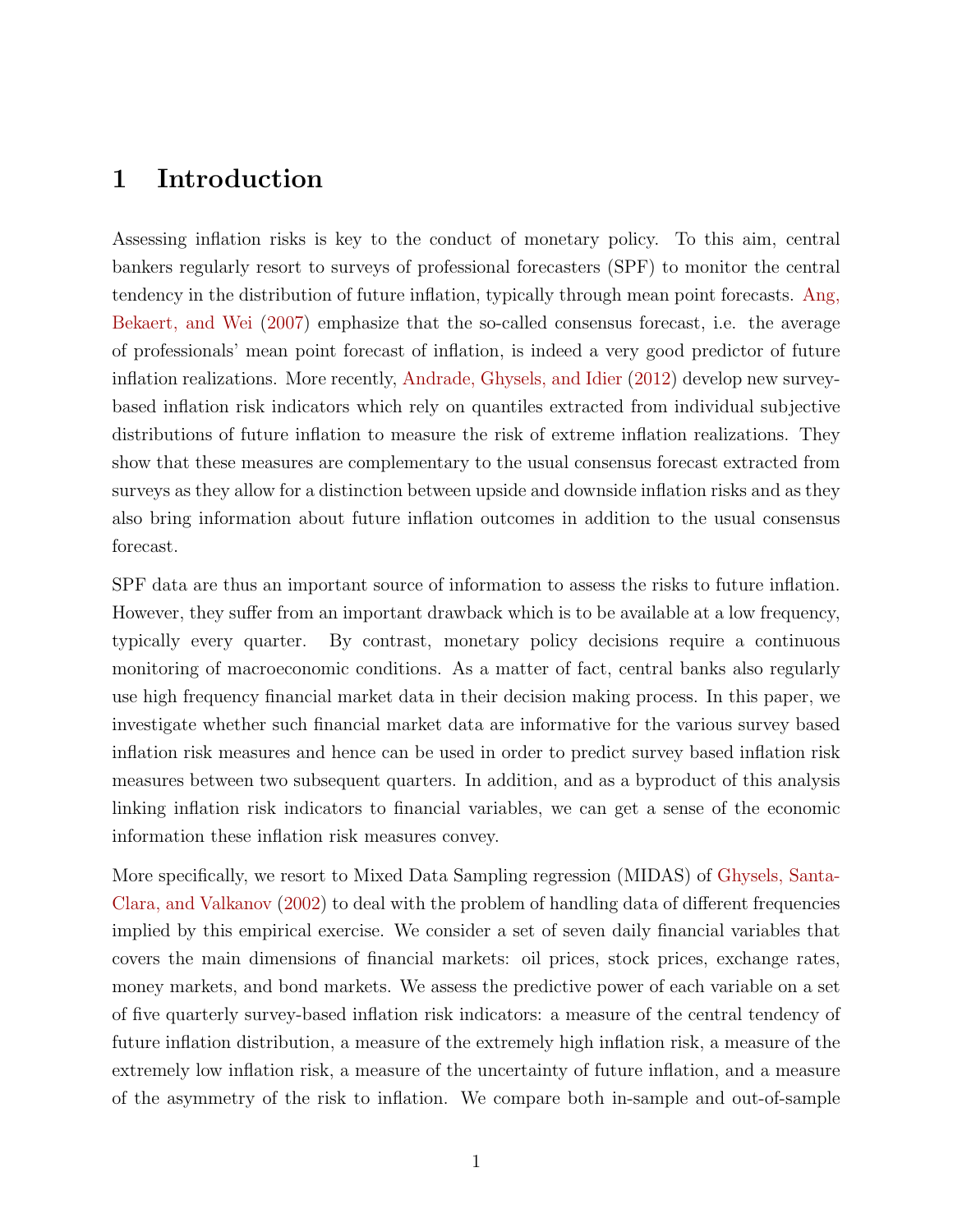forecasts of the models using the different financial variables with the usual auto-regressive and random-walk models. We also look at the information brought by the whole set of financial indicators we consider by constructing forecasts combining the ones resulting from each individual model.

We emphasize the following three main results. First, past financial market data have a significant impact on measures of inflation risks. Second, and related, this impact differs across indicators. In particular, upside and downside risks react differently to the same financial variable. Financial indicators thus contain information about the inflation risk uncertainty and asymmetry: observed changes in several financial indicators do not lead to a simple upward translation of the whole distribution of inflation risks, but to changes in the way the risks are distributed around this central tendency. Put it differently, the results illustrate that looking at the MPF only provides an incomplete assessment of perceived inflation risks. Third, daily financial variables help predict the inflation risk indicators both in-sample and out-of-sample. MIDAS regressions using financial data systematically present lower in-sample root-mean-squared errors (RMSE) compared to the ones of a simple autoregressive model or of a random walk model. Moreover, we also show that a simple average of the forecasts drawn from each single financial indicator MIDAS regression can reduce the out-of-sample root-mean-squared forecast errors (RMSFE) by up to 13% compared to the random walk model for some risk indicators and by up to 15% compared to a pure autoregressive model. All in all, our results emphasize that high frequency financial data bring information about the evolution of the inflation risk indicators at a frequency that is higher than the one provided in surveys.

Our paper can be related to the studies investigating whether financial variables help predict future inflation. [Stock and Watson](#page-22-1) [\(2003\)](#page-22-1) find that they are of little help while [Bryan,](#page-21-2) [Cecchetti, and Wiggins II](#page-21-2) [\(1997\)](#page-21-2) or [Cecchetti](#page-21-3) [\(2008\)](#page-21-3) find the opposite. These studies do not consider financial data of a higher frequency than the forecasted inflation rate while [Monteforte and Moretti](#page-22-2) [\(2010\)](#page-22-2) do. They rely on the MIDAS methodology to show that financial data can reduce the forecasting errors of the euro-area inflation rate and therefore are useful in characterizing the inflation risk measured by the average point forecasts of the future inflation rate. Our approach is complementary to theirs as we look at the impact of high frequency financial variables on survey-based inflation risk measures.

Our results that high frequency financial variables help forecast inflation risk measures connect this paper to the work of [Ghysels and Wright](#page-22-3) [\(2009\)](#page-22-3) who predict the mean point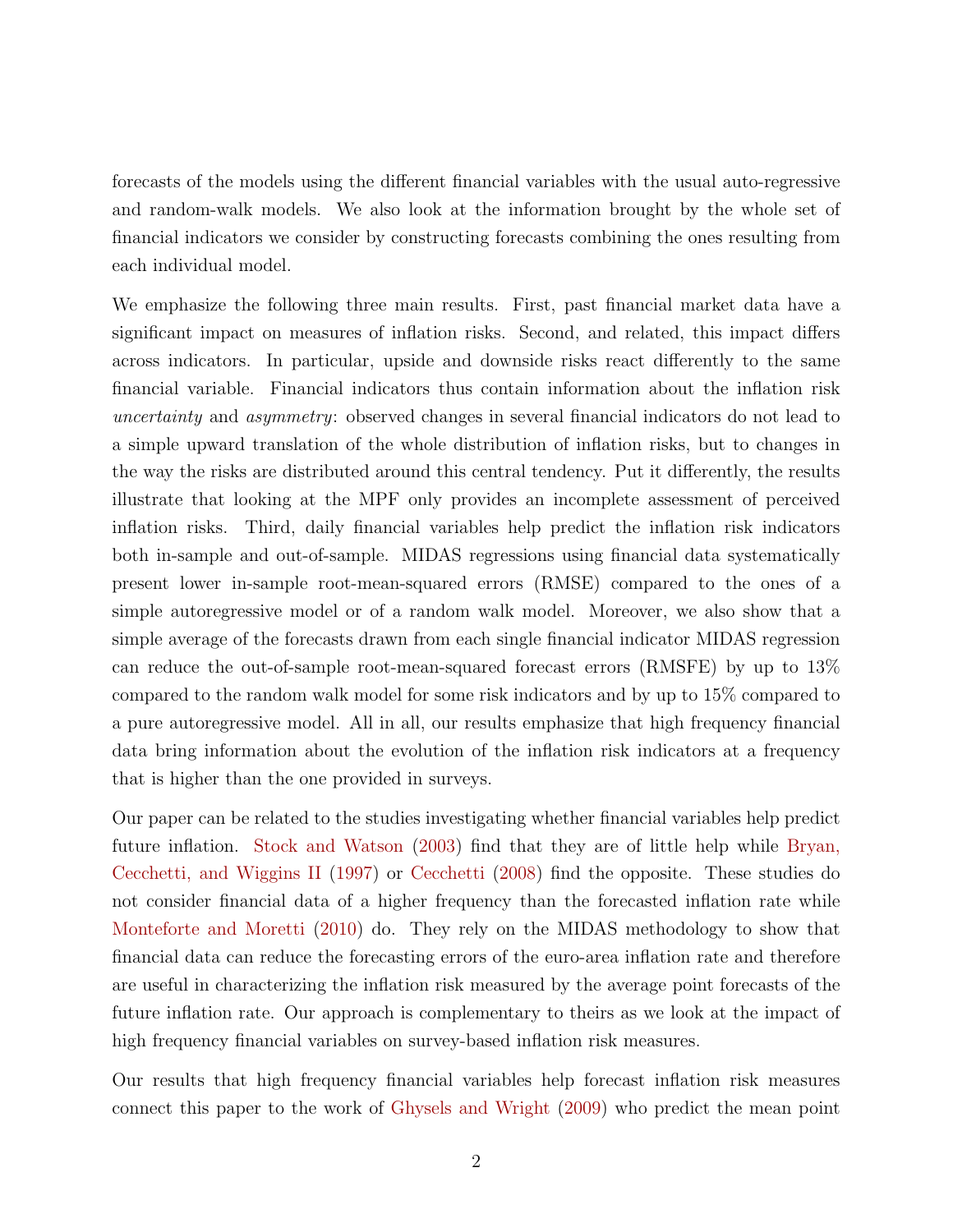inflation forecasts of professionals in the US using financial variables. It also relates to the forecasting literature, where the mixing sampling methodology and the information content of financial market data have been used to improve the forecasts of macroeconomic variables, typically the growth rate of GDP like for instance in [Galvao and Clements](#page-22-4) [\(2008\)](#page-22-4) or [Marcellino and Schumacher](#page-22-5) [\(2008\)](#page-22-5).

Our work can also be linked to papers aiming at measuring and understanding inflation risks beyond the central tendency of future inflation distribution. For instance, [Engle](#page-22-6) [\(1982\)](#page-22-6) focuses on the second moment of future inflation, [Garcia and Manzanares](#page-22-7) [\(2007\)](#page-22-7) also look at the asymmetry of the distribution of future inflation, and [Christensen, Lopez, and Rudebusch](#page-21-4) [\(2011\)](#page-21-4) estimate deflation probabilities. We investigate the impact of financial variables on each of these three dimensions of the distribution of future inflation.

Finally and more generally, this study shares some features with [Andrade and Le Bihan](#page-21-5) [\(2010\)](#page-21-5), and [Coibion and Gorodnichenko](#page-21-6) [\(2012\)](#page-21-6), who aim at understanding and characterizing the formation of expectations by looking at surveys.

The remainder of this paper is organized as follows. In Section 2, we present the survey-based inflation risk measures we consider. Section 3 describes the MIDAS methodology. Details on the dataset that we use are given in Section 4. We provide and discuss the estimation of the MIDAS regressions in Section 5. Section 6 is devoted to the analysis of in-sample and out-of-sample performances of the models using daily information from financial markets. We conclude in Section 7.

## <span id="page-6-0"></span>2 Survey-based measures of inflation risk

How does one characterize and measure inflation risk? Most of the time, it is resorted to the central tendency in the distribution of future inflation. A standard survey-based measure of this central tendency is the so called consensus forecast, i.e. the average of mean point forecasts (MPF) across individuals, namely:

$$
\text{MPF}_{t}^{h} = \mathcal{E}_{i}(m_{it}^{h}),
$$

where  $E_i$  is the expectation across individual forecasters i, and where  $m_{it}^h$  denotes the mean point forecast of inflation made by individual i at date t for a forecasting horizon of  $h$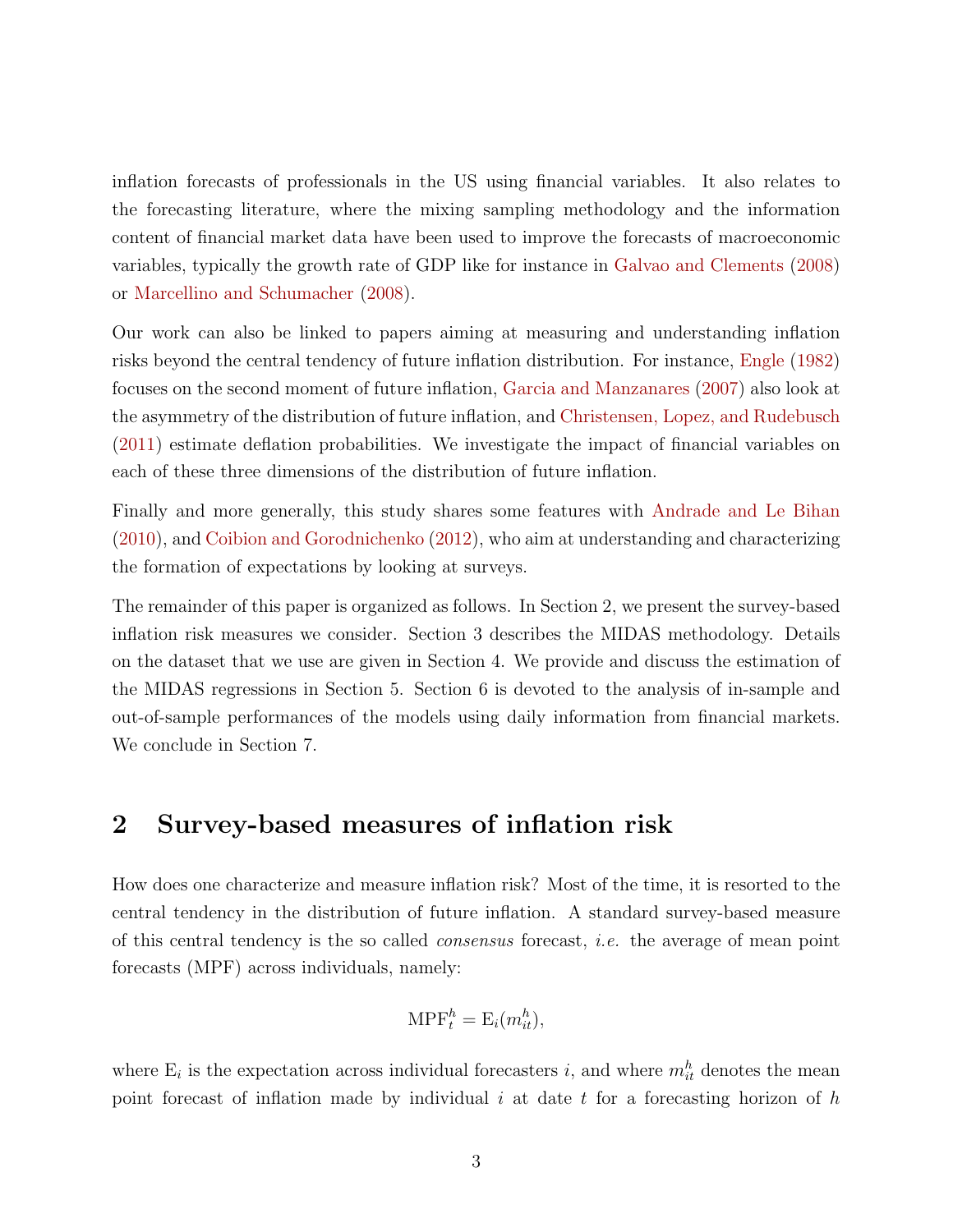quarters.

However, as [Kilian and Manganelli](#page-22-8) [\(2008\)](#page-22-8) argue, mean point forecasts do not provide the full set of information a central banker would be interested in when he/she has asymmetric preferences on inflation risks. These authors advocate a risk management approach to monetary policy according to which policy decisions are taken not only with respect to mean point forecasts of inflation but also estimates of potential extreme inflation realizations. The question is then how to measure extreme inflation risks. One answer is provided in [Andrade,](#page-21-1) [Ghysels, and Idier](#page-21-1) [\(2012\)](#page-21-1) who develop such kind of measures, based on survey data. These *inflation-at-risk* indicators (I $\Omega$ R) complement the standard MPF indicator. In particular, they enable us to explicitly make the distinction between upside and downside risks, *i.e.* to depart of the assumption that the risks are balanced. Moreover, [Andrade, Ghysels, and Idier](#page-21-1) [\(2012\)](#page-21-1) show that these indicators have some predictive power for future inflation realizations in addition to the usual MPF.

I@R are defined for a certain risk level  $p$ , that is the a given risk to see inflation below a certain threshold. More precisely, we consider the risk  $p$  such that:

$$
p = Pr{\pi_{t+h} < q_{it}^h(p)|I_t^i}
$$
 or  $q_{it}^h(p) = (F_{it}^h)^{-1}(p)$ ,

where  $\pi_{t+h}$  is inflation at date  $t+h$ ,  $q_{it}^h(p)$  is the quantile in the forecasters i individual distribution associated with risk p,  $I_t^i$  is forecaster's i information set at date t and  $F_{it}$  is the cumulative distribution function of forecaster i at date t. The  $\text{inflation-at-risk}$  associated to this risk  $p$  is defined as:

$$
\text{I@R}_t^h(p) = \mathrm{E}_i \left[ q_{it}^h(p) \right],
$$

where, as before,  $E_i$  denotes the expectation across individual. So  $I@R_t^h(p)$  is thus the average across individuals of quantile, associated to a given risk  $p$ , in the (subjective) distribution of future inflation. We will consider a risk of  $p = 5\%$  and look at both the average of the bottom, I $\mathbb{R}_t^h(p)$ , and top, I $\mathbb{R}_t^h(1-p)$ , of such 5% individual quantiles.

Two additional characteristics of inflation risks can be derived from these I@R measures. The first one gives a sense of the uncertainty associated to future inflation, *i.e.* the dispersion in the distribution of future inflation. This is captured by the inter-quantile range which is defined as:

$$
IQR_t^h(p) = I@R_t^h(1-p) - I@R_t^h(p).
$$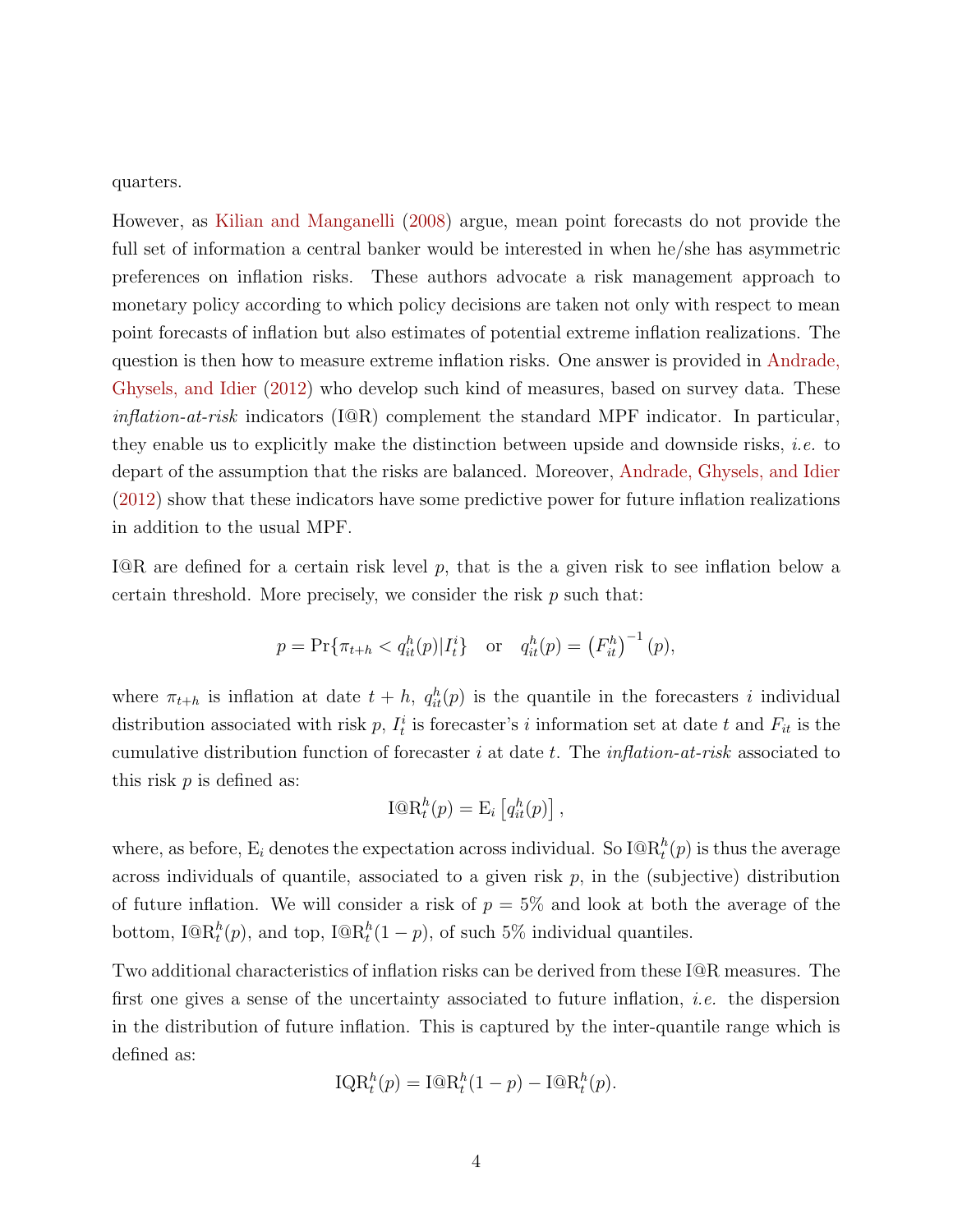The second one provides an assessment of the balance of the risk to inflation, *i.e.* the asymmetry of the distribution of future inflation around its central tendency. This asymmetry indicator is given by

$$
\mathrm{ASY}_t^h(p) = [\mathrm{I@R}_t^h(1-p) - \mathrm{I@R}_t^h(50)] - [\mathrm{I@R}_t^h(50) - \mathrm{I@R}_t^h(p)].
$$

These last two measures can be related to the robust quantile-based estimator of skewness proposed by [Bowley](#page-21-7) [\(1920\)](#page-21-7). Using our notations, this is defined as:  $\mathbb{R}A_t^h(p)$  =  $\text{ASY}_{t}^{h}(p)/\text{IQR}_{t}^{h}(p)$ , and so we have that  $\text{ASY}_{t}^{h}(p) = \text{RA}_{t}^{h}(p) \times \text{IQR}_{t}^{h}(p)$ . The asymmetry measure that we derive from I@Rs can thus be interpreted as a signed measure of inflation uncertainty.

## 3 The MIDAS regression model

We want to assess whether the information contained in daily financial variables helps predicting quarterly inflation risk indicators. To do so, we have to cope with the problem of explaining a variable of interest with information observed at a higher frequency. In this section, we present the MIDAS regression approach which handles this issue.

Let  $y_t^h$ , denote a given survey-based inflation risk indicator associated to the forecasting horizon h and observed at a quarter t. In our application, this indicator can be either MPF, I@R(5\%), I@R(95\%), IQR(5\%), or ASY(5\%) and h can be either one or two years. We relate this low-frequency measure to an high-frequency financial variable that is sampled q times faster than the inflation risk dependent variable and that we denote by  $x_t^{(q)}$  $t^{(q)}$ . In our application q is equal to 60, *i.e.* the number of working days over a quarter.

More specifically, we consider the following autoregressive MIDAS regression model:

<span id="page-8-0"></span>
$$
y_t^h = c + \sum_{k=1}^p \rho_k y_{t-k}^h + \beta \left[ B(L^{1/q}) x_t^{(q)} \right] + \varepsilon_t,
$$
\n(3.1)

where  $B(L^{1/q}) = \sum_{j=1}^{j^{\text{max}}} B(j) L^{j/q}$  is a polynomial of order  $j^{\text{max}}$  in the  $L^{1/q}$  lag operator defined as  $L^{j/q}x_t^{(q)} = x_{t-1}^{(q)}$  $\chi_{t-(j/q)}^{(q)}$ , which corresponds to the value of  $x_t^{(q)}$  $t_t^{(q)}$  lagged by  $(j/q)$  periods. This regression model has two parts. The first one corresponds to the autoregressive part of the  $y_t^h$  process and captures the information contained at the lowest frequency. The second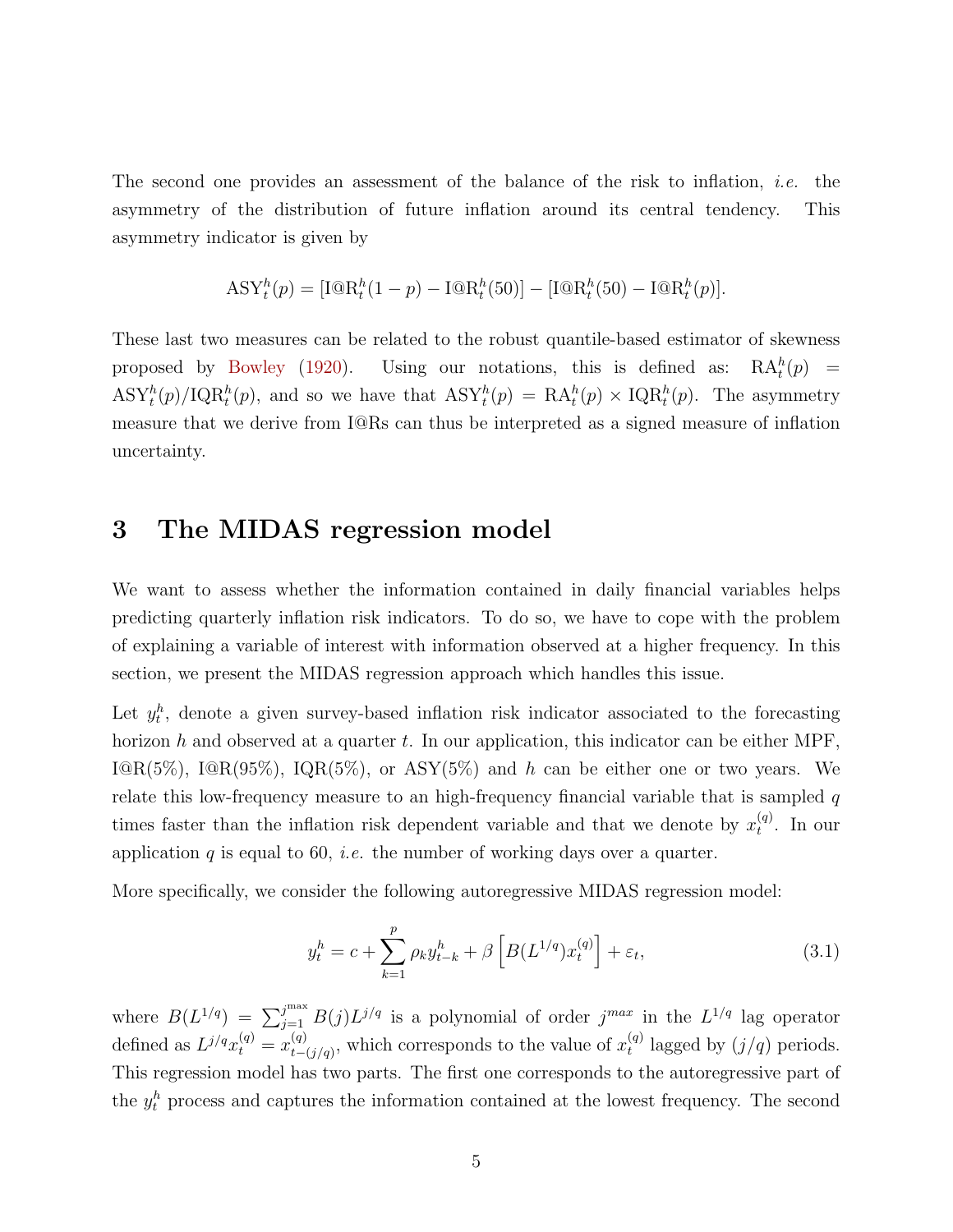part relates to the MIDAS component of our model and conveys the information contained in financial factors observed at a higher frequency.

In this general specification, the function  $B(j)$  is left unconstrained and the coefficients of this polynomial are free parameters. However, such general specification is prone to unprecise estimation. To avoid this over-parametrization problem, one assumes a specific form for the coefficients of the polynomial  $B(j; \theta)$  with  $\theta$  being a parsimonious set of parameters.

In this paper, we consider two different forms of the high frequency lag polynomial  $B(j;\theta)$ that are proposed by [Ghysels, Sinko, and Valkanov](#page-22-9) [\(2007\)](#page-22-9). Both of them can be written as the following weight functions:

$$
B(j/j^{\max}; \theta) = \frac{b(j/j^{\max}; \theta)}{\sum_{l=1}^{\max} b(l/j^{\max}; \theta)}.
$$

The first polynomial specification is the *exponential* Almon lag polynomial. In this case,  $\theta$  is a two dimensional vector of parameters  $\theta = (\theta_1 \quad \theta_2)'$  and the polynomial function is defined by:

$$
b(\omega;\theta) = e^{\theta_1 \omega + \theta_2 \omega^2}.
$$

Depending on their combination, the two parameters  $\theta_1$  and  $\theta_2$  allow for monotonically decreasing, monotonically increasing, or hump shaped weights of the high frequency variable lags.

The second specification is a constrained form of the *beta* lag polynomial. It less flexible but more parsimonious than the exponential Almon lag polynomial form above as  $\theta$  is a single parameter. The polynomial function is defined by:

$$
b(\omega;\theta) = (1 - \omega)^{\theta - 1}.
$$

So under this specification, the weights are monotonically decreasing or increasing.<sup>1</sup>

In addition to the form of the MIDAS lag polynomial polynomial function, the model requires specifying a maximum lag in the quarterly observations p, as well as a maximum lag for the

<sup>&</sup>lt;sup>1</sup>A more general specification of this *beta* high frequency lag polynomial also involves a two dimensional vector of parameters  $\theta = (\theta_1 \ \theta_2)'$  and is such that  $b(\omega;\theta) = \omega^{a-1}(1-\omega)^{b-1}\Gamma(a+b)/\Gamma(a)\Gamma(b)$  with  $\Gamma(a) = \int_0^{\infty} e^{-\omega} \omega^{a-1} d\omega$ . This more general case boils down to the restricted form we consider when one sets  $a = 1$ .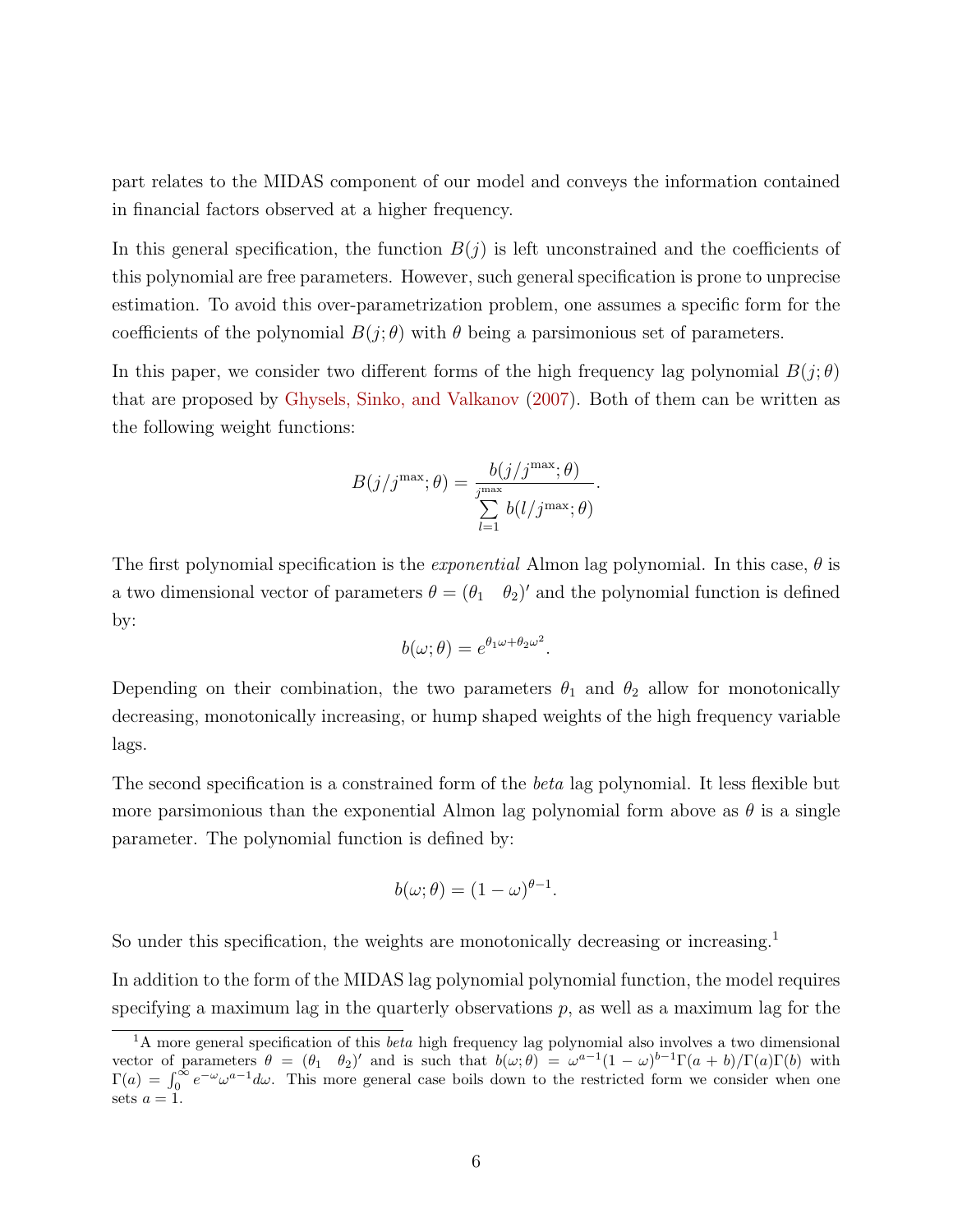daily observation  $j^{\text{max}}$ . Once this is done, the model can be estimated through non-linear least squares. In the empirical application, we set  $j^{\max} = q \times p$  and we choose p that minimizes the RMSE of the estimated model.<sup>2</sup>

## 4 Data

In this section, we describe the quarterly survey data we use in order to measure the inflation risk indicators as well as the daily financial variables we retain to explain them.

#### 4.1 Inflation risk indicators

These variables are estimated using the information provided in the ECB Survey of Professional Forecasters (SPF). This survey has been conducted every quarter since 1999Q1. Our sample stops in 2012Q3. It covers around 90 institutions involved in forecasting and operating in the euro area. Each institution is asked to report, among other things, their forecasts for the (year-on-year) euro area HICP inflation rate for fixed horizons of one year and two years ahead of the last available inflation rate observation. Each respondent to the survey provides two types of information: its mean point forecasts and an individual probability distribution over a set of pre-specified intervals for the future inflation.<sup>3</sup>

The first risk measure, the consensus forecast MPF, is directly obtained by taking the average of mean point 1-year  $(1Y)$  or 2-year  $(2Y)$  ahead inflation forecasts across individuals. The estimation of the I@R, IQR, and ASY indicators relies on the subjective probability distributions provided by the survey. As described in [Andrade, Ghysels, and Idier](#page-21-1) [\(2012\)](#page-21-1), it first requires to fit continuous generalized beta density distributions over each individual probability distributions about future inflation, using the methodology of [Engelberg, Manski,](#page-22-10) [and Williams](#page-22-10) [\(2009\)](#page-22-10). For a chosen level of risk, one can then recovers, individual quantiles

<sup>2</sup>The MIDAS methodology potentially allows for incorporating several MIDAS polynomials associated with data of frequency other than daily in a single regression. In particular we could incorporate monthly macroeconomic variables into our analysis of the inflation risk measures. Due to the relative short sample period we prefer to focus on single high-frequency regressors MIDAS models. We focus on the mere financial indicators as they have two advantages compared to macroeconomic data: they are available in real-time; and they incorporate both the information revealed in the latest macroeconomic releases as information about the future macroeconomic outlook.

<sup>3</sup>Detailed presentations and discussions of the data can be found in [Bowles, Friz, Genre, Kenny, Meyler,](#page-21-8) [and Rautanen](#page-21-8) [\(2007\)](#page-21-8).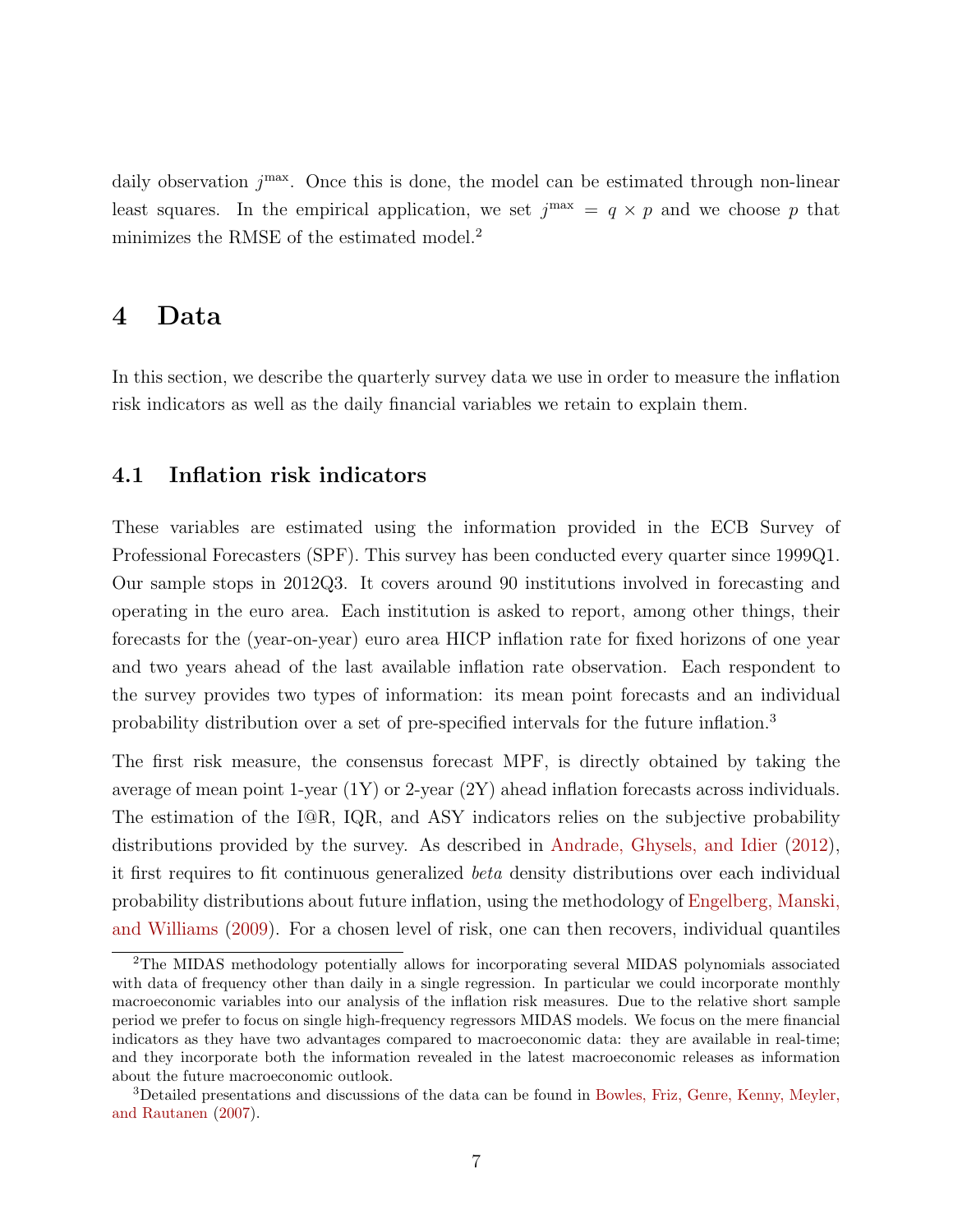out of these individual continuous distributions. They are then averaged across individuals to get an estimate of the I@R indicators. We can then and finally construct estimates of the IQR and ASY indicators described in Section [2.](#page-6-0) <sup>4</sup> We choose a level of risk equal to 5%. So I@Rs represent the possible levels of inflation that the economy can reach at a one or two year horizon with a probability of 5% both on the downside and on the upside.

Figure [1](#page-32-0) presents the evolution of the five 1Y horizon inflation risk measures considered. The MPF,  $IQR(5\%)$  and  $IQR(95\%)$  were very stable in comparison to the shock that affected them in 2008-09. The IQR measure shows that inflation uncertainty was stable before the 2008-09 crisis and reached a new and higher plateau since then. Finally, the ASY measure dropped sharply over 2009 to become negative for a while and slightly positive since mid 2010.

### 4.2 Financial market data

We match the quarterly survey-based risk measures with seven financial indicators that are available at a daily frequency over our sample period. More precisely, a given quarter  $t$ is associated with the specific day which is the deadline at which forecasters are asked to answer the survey over this quarter.<sup>5</sup> This ensures that we include the latest observations of financial variables forecasters have in their information set when they make their predictions, *i.e.* the observation of the day before answering  $t - 1/q$ .

This set of variable represents usual factors that contribute to inflation. Oil prices such as the **Brent oil price** is a natural candidate for explaining the harmonized consumption price index inflation rate the ECB targets. Inflation tend to rise in times of economic booms, when production capacity become strained. Hence, since they are leading indicators of the business cycle, stock market index as the **Eurostoxx 50** and the associated returns can provide valuable information for SPF respondents to early gauge the risk of inflation before its realization. Stock markets also provide a measure of macroeconomic uncertainty, measured through option implied-Eurostoxx 50 volatility index as  $VSTOXX$ . Macroeconomic uncertainty may impact the perception of extreme inflation risks.

Another important factor to assess inflation risk is the expected reaction of the central bank to the current economic outlook. For instance, an expected reversal in the monetary policy

<sup>4</sup>See the Appendix [A](#page-24-0) for more details on the estimation procedure.

<sup>5</sup>This information is publicly provided by the ECB.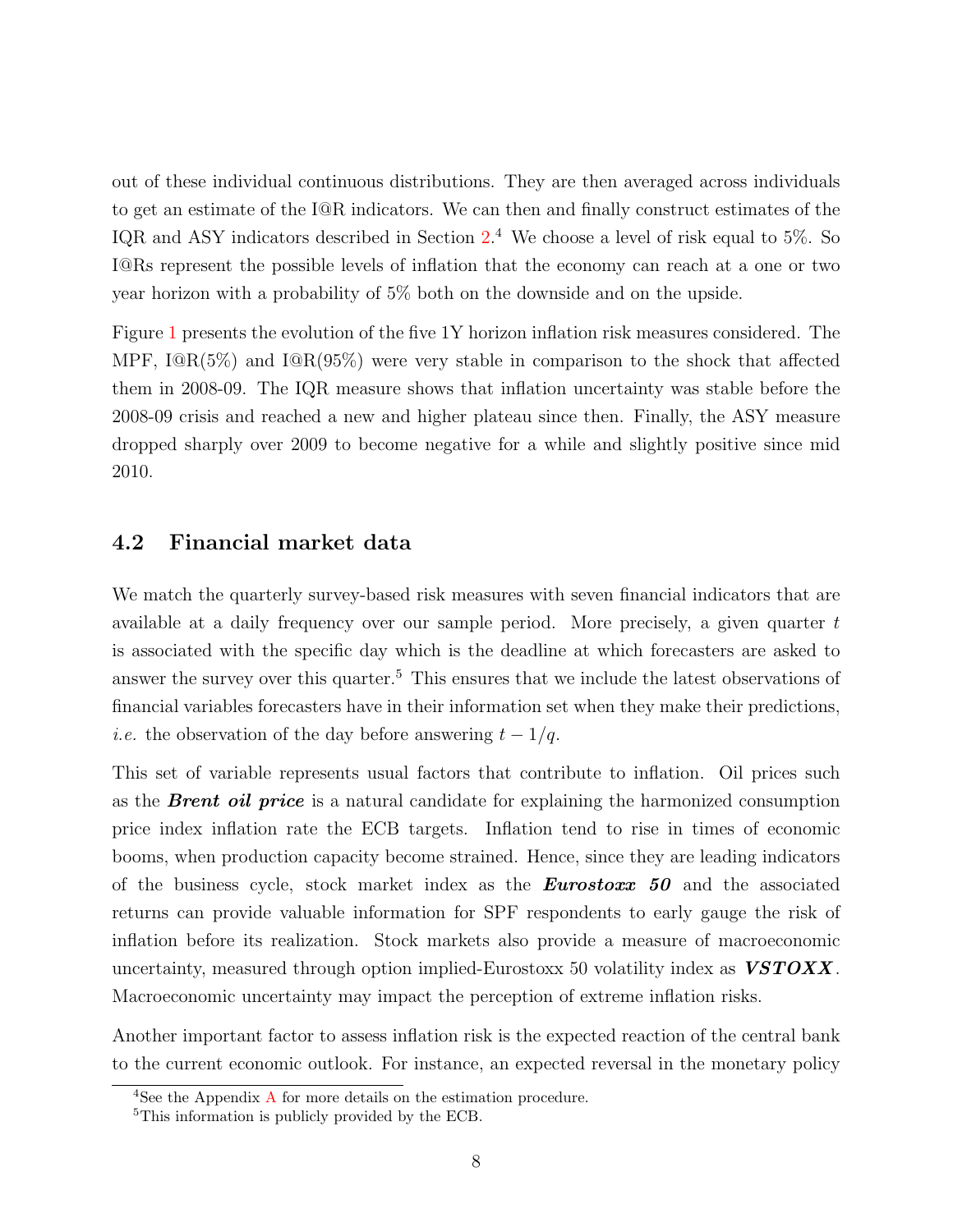stance, from accommodative to restrictive, can trigger a reduction of upward inflation risk. In order to take into account these monetary policy expectations, we use the Overnight Index Swap (OIS) rate over a one-month horizon  $OIS-1M$  (the expectation of the next ECB monetary policy decision) and over a one-year horizon  $OIS-1Y$  (the policy rate expected over the medium term). We complement these short and medium term expected interest rates with long-term expectations of economic activity and inflation captured by the slope of the yield curve. Namely, we consider the difference between the 10-year and 2-year sovereign bond rates  $Slope-10Y/2Y$ . We use French bond rates to calculate this term spread. Indeed, it is an intermediary case between German rates and euro area countries which face a sovereign debt crisis at the end of the sample. This choice thus mitigates potential flight-to-quality or liquidity effects that can be at stake over this period of the sample. Finally, we also consider the  $EUR/USD$  exchange rate as a potential factor contributing to perceived inflation through its effect on import prices.

Figure [2](#page-33-0) illustrates the potential link between financial market data and the I@R indicators. More precisely, the graph represents the evolution of  $IQR(5\%)$  and  $IQR(95\%)$  with the Brent oil price. A noticeable period is 2006-2009. Oil prices rose very rapidly from the second half of 2006 to the summer of 2007. Over that period, the  $IQR(95%)$  increased while the I@R(5%) stayed almost constant. By contrast, oil prices plummeted from September 2007 to September 2008. Over that period, the I@R(95%) decreased but much less than the the  $IQR(5\%)$  over the same period. The next section further illustrates that inflation risk measures react to different financial variables and that the reaction is not the same whether one considers upward risk or downward risk measures.

## 5 Financial data and inflation risks

In this section, we first describe the specification we retain for the different MIDAS regressions associated to each single financial indicator of inflation risk. We then comment on the non-structural correlations between the inflation risk indicators and the various financial variables that the associated MIDAS regression models enlighten. These correlations are useful, in particular for monetary authorities: they allow to characterize which financial variable is a leading indicator, and with what sign, of the various inflation risk measures that we consider for the analysis.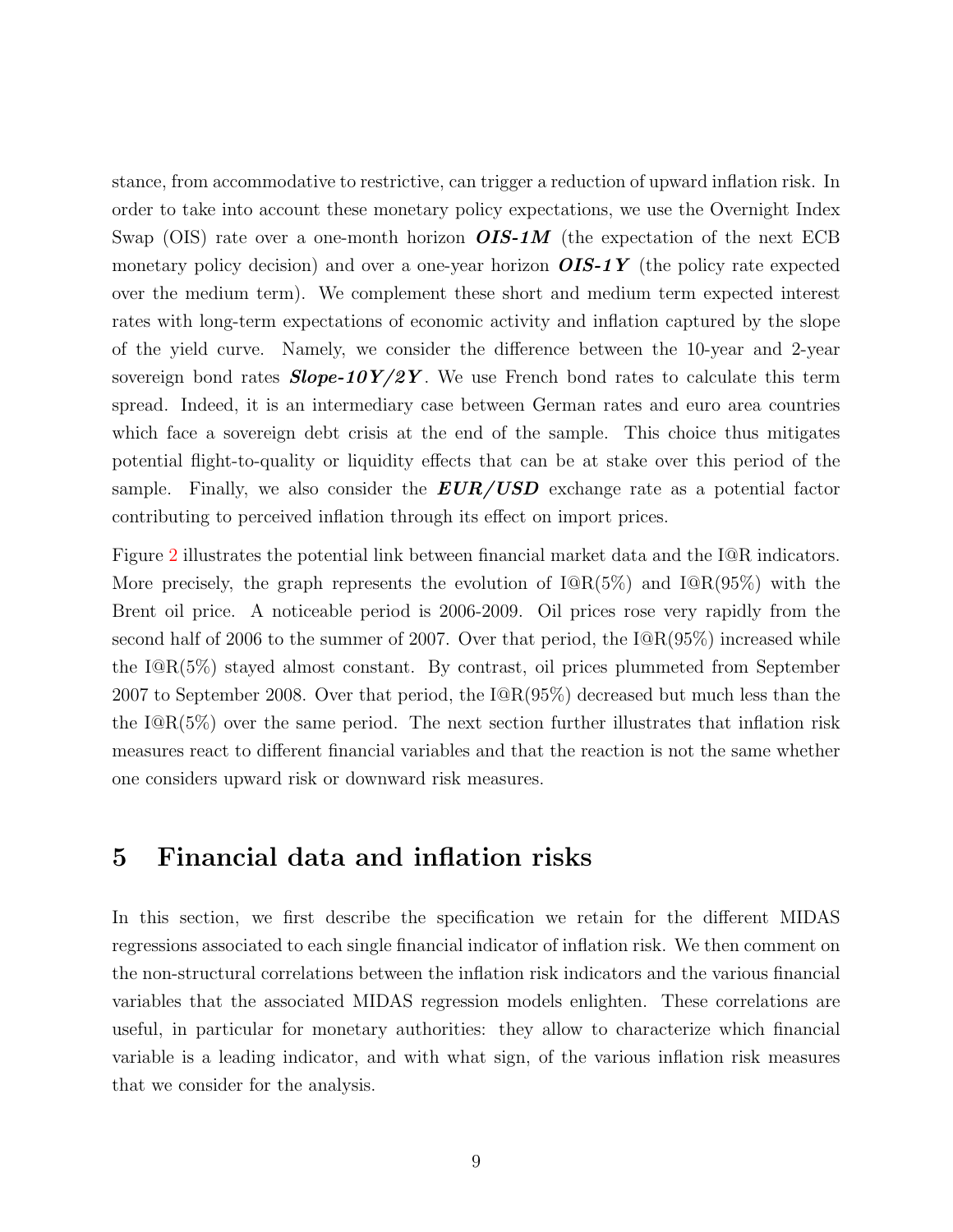All in all, the results underline that the observed changes in several financial indicators do not lead to a simple upward translation of the whole distribution of inflation risks, but to changes in the way the risks are distributed around this central tendency. These results therefore illustrate that looking at the MPF only provides an incomplete assessment of changes in perceived inflation risks.

#### 5.1 Model selection

We estimate the MIDAS regression model  $(3.1)$  for each of the five inflation risks indicators  $y_t^h$  – I@R(5%), MPF, I@R(95%), IQR(5%), and ASY(5%) – and the seven financial variables  $x_t^{(q)}$  – oil prices (Brent Oil), the euro area stock market index (Eurostoxx 50), the euro area stock market volatility index (VSTOXX), the slope on French bond markets (Slope- $10Y/2Y$ ), the 1M EONIA swap rate (OIS-1M), the 1Y EONIA swap rate (OIS-1Y), and the euro-dollar exchange rate (EUR/USD) – presented above.

Financial market data are either transformed in (daily) returns (this is the case for oil prices, equity prices and foreign exchange rates), or in first differences (interest rates and sovereign bonds, volatility index). These transformations ensure that we deal with we stationary data. We estimate the model for both the 1Y and 2Y forecast horizons  $h$ . We consider a range of the auto-regressive lag parameter values of  $p = 1$  to 4 quarters. The associated range of the MIDAS polynomial maximum lag is thus of  $j^{\text{max}} = 60$  to 320 days.

Tables [1](#page-26-0) and [2](#page-27-0) provide the MIDAS regression results obtained when considering a MIDAS exponential polynomial functions for respectively the 1Y and the 2Y ahead inflation risks measures. We present the results for a lag parameter equal to  $p = 1$  which minimizes the RMSE of the majority of the estimated models obtained for the different financial indicators and inflation risk measures. These two tables present the  $AR(1)$  autoregressive coefficient  $\rho$ , and the effect of a given financial variable (in columns) on a given inflation risk (in rows)  $\beta.^6$ 

As a robustness check we estimated the same MIDAS regression model (with the same value of  $p = 1$  and  $j^{\text{max}} = 60$ ) but with a *beta* type MIDAS polynomial rather than an exponential one. The results are presented in Table [3](#page-28-0) for the 1Y horizon and in Table [4](#page-29-0) for the 2Y horizon. One can check that such a modification in the specification of the MIDAS polynomial leads

<sup>&</sup>lt;sup>6</sup>To save space we do not report the constant  $\alpha$  and the MIDAS polynomials parameters  $\theta$  in these tables.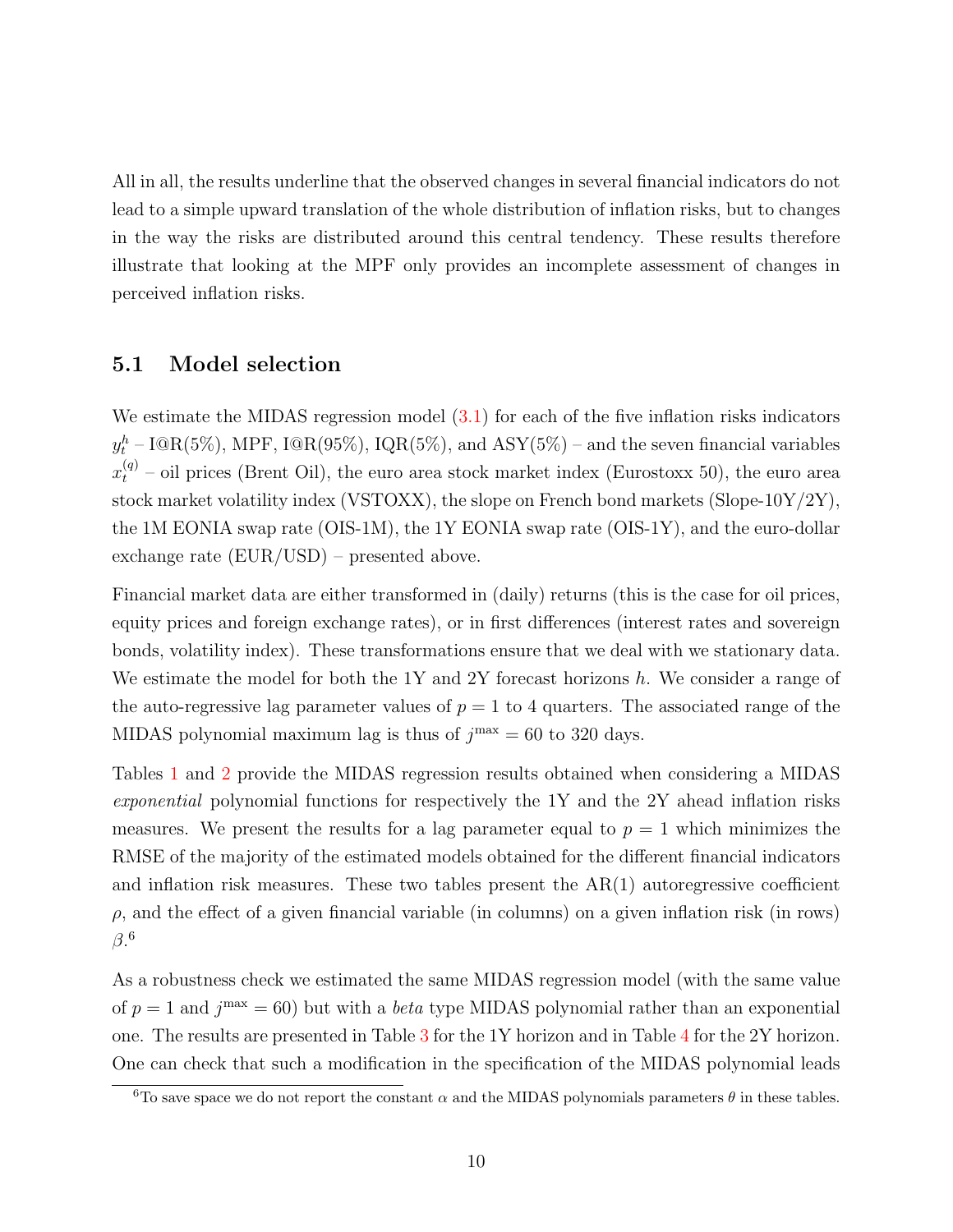to limited differences in terms of the sign and the magnitude of the  $\beta$  coefficient carrying the effect of the financial variables on the various inflation risk measures. In the rest of the paper, we focus on such a MIDAS polynomial specification as this specification leads to lower RMSEs.<sup>7</sup>

# 5.2 The information content of financial variables on inflation risks

The following comments are derived from the results provided in Table [1](#page-26-0) and Table [2.](#page-27-0)

Oil prices In line with economic reasoning, oil prices have a significant and positive impact especially on all 1Y ahead inflation risk indicators. Increase in oil prices are associated with higher average expectation (higher MPF), higher inflation risk quantiles (higher I@R). The I@R do not react the same to an increase in oil prices, with the risk of high inflation outcome (I $\mathbb{Q}R(95\%)$ ) being more sensitive than the risk of low inflation outcome (I $\mathbb{Q}R(5\%)$ ). As a consequence, an increase in oil prices leads to higher uncertainty (IQR), and also inflation risks that are tilted towards expectations of high inflation (higher ASY). For the 2Y inflation, oil prices are only associated with higher risk of extreme positive inflation outcome (I@R(95%)) hence higher asymmetry. The MPF hardly reacts to oil prices at the 2Y horizon. Observed changes in oil prices do not lead to a simple upward translation of the whole distribution of inflation risks, but to changes in the ways the risks are distributed around this central tendency with the upside risk of inflation reacting more than the downside one.

Stock market returns and volatility Stock market returns have a positive impact on the MPF on the 1Y and 2Y horizons: bullish stock markets increase the perceived risk of high inflation associated with a buoyant activity. Stock market returns also have a positive and significant impact on extreme inflation risks (both I@Rs). An increase in stock market returns leads to an upward shift of the whole distribution of future inflation 2Y ahead as the IQR and ASY indicators are non-significantly affected by such stock market movements.

<sup>&</sup>lt;sup>7</sup>We also looked at the estimation of the various models for an autoregressive lag parameter of  $p = 3$ rather than  $p = 1$ . This parameter value gives the second-best results in terms of minimizing the RMSE of the different models. The results stay broadly unchanged.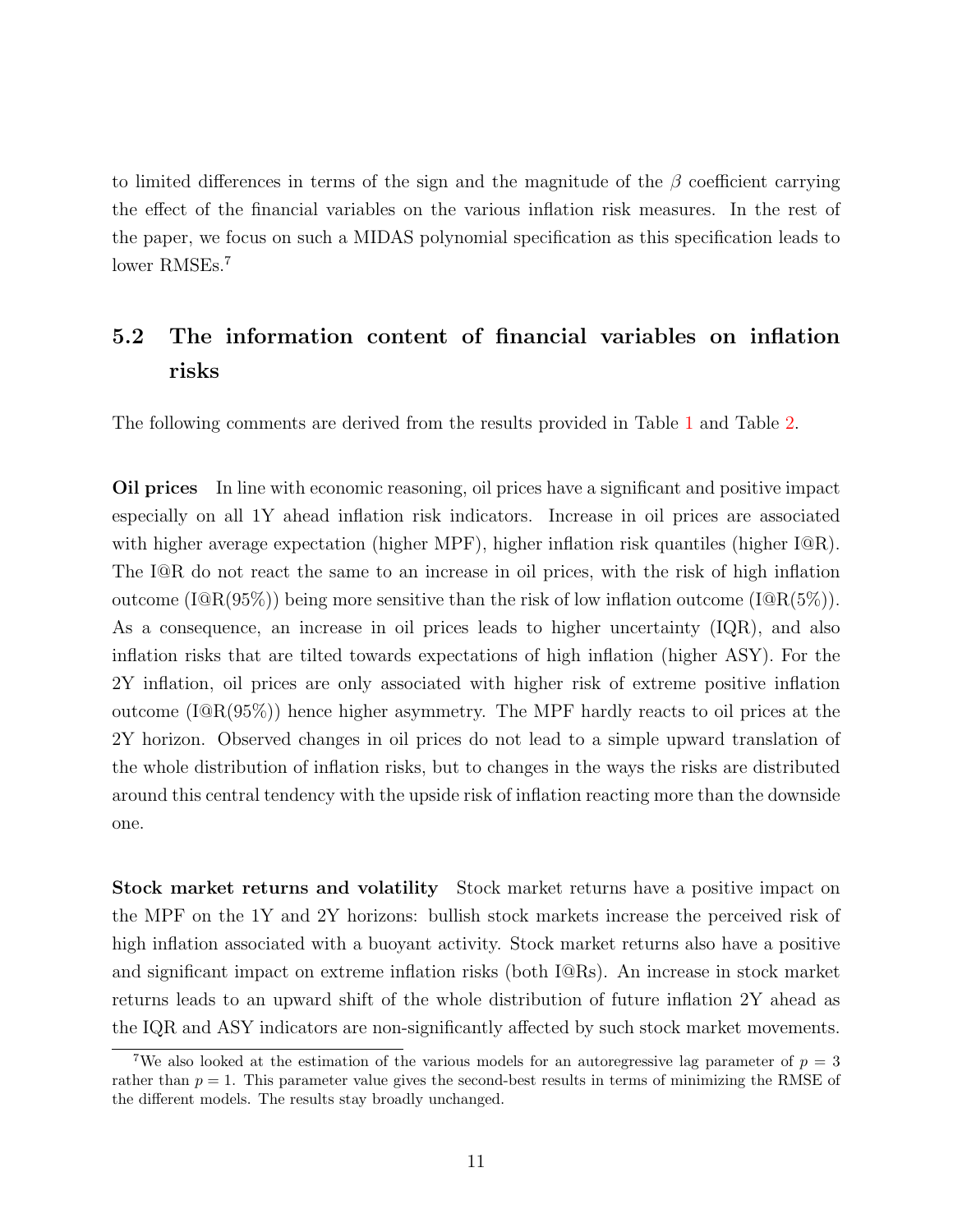Things are different for the 1Y horizon, with the distribution tending to narrow as stock returns have a negative impact on IQR. Over that shorter horizon, market booms are more certainly associated with an increase in future inflation.

The stock market volatility index (VSTOXX), has a significant negative impact on the MPF and the two I@Rs at both the 1Y and 2Y horizons. High stock market uncertainty levels can be perceived as early indicators of a peak in business cycles and hence as raising the probability of future lower inflation rates. Interestingly, recent works like [Bloom](#page-21-9) [\(2009\)](#page-21-9) show that an increase in stock market uncertainty has recessionary effects and that can be rationalized by a model with irreversible investment. A positive change in stock market volatility increases the asymmetry at the 1Y horizon and decrease it at the 2Y one. It also increases the uncertainty at a 2Y horizons.

Expected monetary policy An expected future monetary policy tightening, be it in 1M or in 1Y, is positively correlated with a higher level of expected inflation and extreme risk of inflation, 1Y and 2Y ahead. The increase in the forecasters' perceived upside risk of inflation is coincident with market expectations that the central bank will increase the policy rate. Expected monetary policy contractions are also associated with an increase in asymmetry at the 1Y and 2Y horizons: markets expect monetary policy to be more restrictive in periods when inflation risks are more tilted upward. At the same time, an expected monetary contraction also reduces the uncertainty on inflation expectations 1Y ahead: the signal purported by an expected monetary tightening (through the OIS rate) is sufficiently clear to reduce the uncertainty surrounding future inflation over the short-term. The asymmetry of the distribution of inflation risks is also higher in periods where markets expect an monetary contraction either in 1M of in 1Y. This is consistent with the findings of [Andrade, Ghysels, and Idier](#page-21-1) [\(2012\)](#page-21-1) who emphasize that monetary authorities react to the asymmetry of the inflation risks as such.

The yield curve According to our estimation results, an increase in the slope of the yield curve has a strong negative impact on the MPF, and lower inflation risk on both the  $IQR(95%)$  and  $IQR(5%)$  at both the 1Y and 2Y horizons. Moreover, a positive change in the yield curve lowers the asymmetry at both the 1Y and 2Y horizons, and contributes significantly to greater inflation uncertainty at the 1Y horizon. An increase in the slope of the yield curve is usually interpreted as an indicator of a contracting economy (i.e. the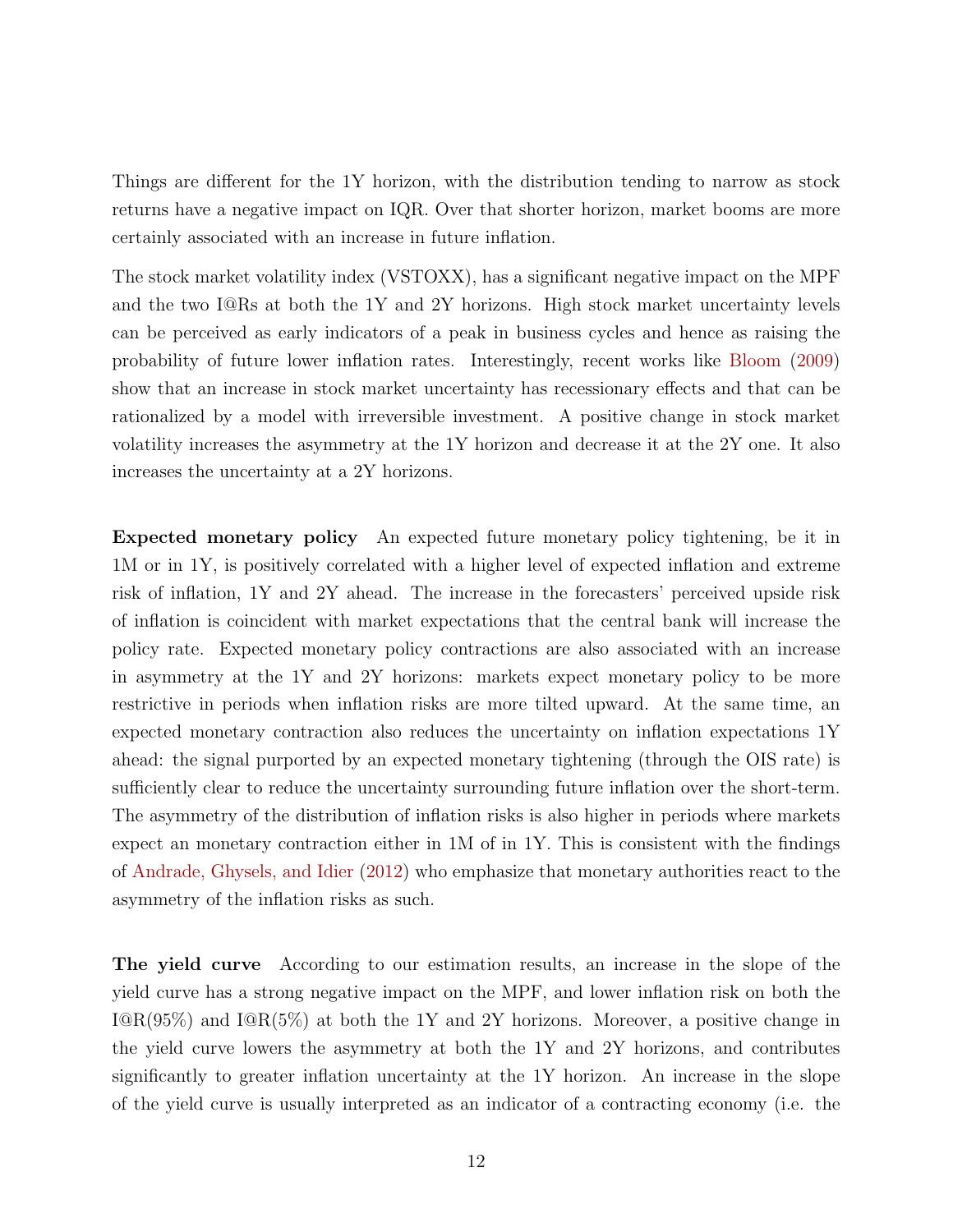short end of the curve decreases while the long-end stays approximately constant) which lowers inflation pressures and increases the downward risks to inflation more compared to the upward risks.

Exchange rate According to our results exchange rate fluctuations only have a weak negative impact on IQR and a positive impact on  $IQR(5\%)$  at the 1Y horizon. This evidence of a weak link between exchange rate fluctuations and the short-term inflation risk measures can be related to the well-known incomplete pass-through of exchange rate fluctuations to import prices (see for instance [Gopinath and Rigobon](#page-22-11) [\(2008\)](#page-22-11) for recent evidence). At a longer horizon of 2Y, an appreciation of the euro compared to the USD leads to an increase in the MPF. This is at odds with the deflationary pressures that cheaper imported inputs would then induce. A possible interpretation of this result is that the exchange rate reacts to interest rate differentials between the euro area and the US. So an appreciation of the euro is related to current (or recent) monetary contractions in the euro area, hence a lower expected inflation rate.<sup>8</sup> No matter the causality, one can also note that an appreciation of the euro against the dollar is associated with a lower uncertainty about future inflation.

## 6 Forecasting performances

In this section we assess whether, and by how much, the daily financial variables improve the forecasting of the quarterly inflation risk measures upon simple autoregressive models which do not incorporate this high frequency data information.

## 6.1 Approach

We run two different exercises. The first one is conducted using the estimation of the MIDAS regression model  $(3.1)$  over the whole sample of data, that is up to date  $T = 2012Q3$ . More precisely, we compare the realizations of inflation risk measures  $y_t^h$  to the *in-sample* end-of-

<sup>8</sup> Identifying an effect of exchange rate fluctuations keeping monetary policy in the euro-area constant would require to estimate a model with at least two financial indicators. While this is feasible in theory, extending the methodology to a set of multivariate high frequency regressors would be questionable in our particular application. Indeed the estimation becomes uncertain when the available sample is relatively limited as this is the case in the present study.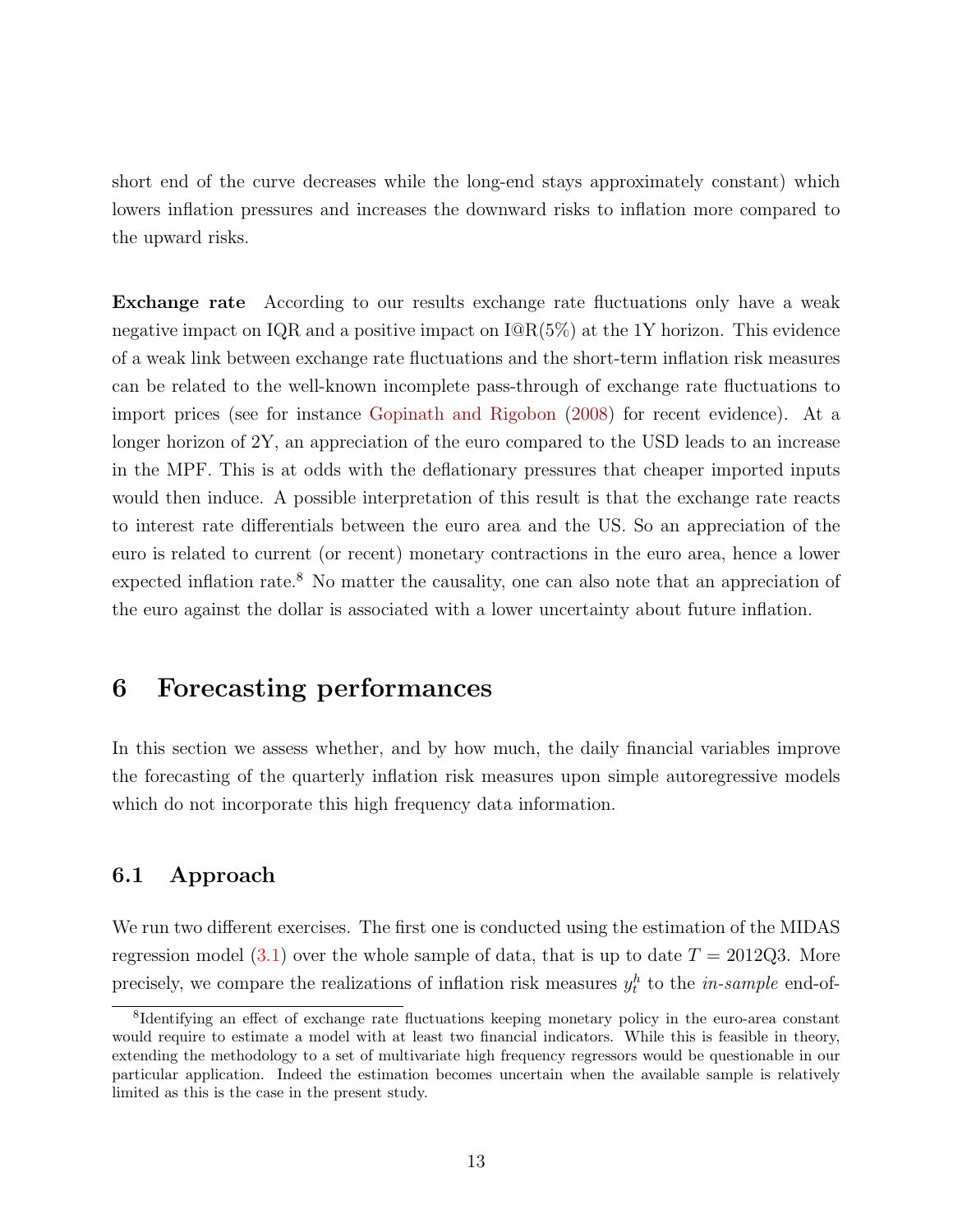period forecasts:

<span id="page-17-0"></span>
$$
\widehat{y}_{t|T,x}^h = c + \sum_{k=1}^p \widehat{\rho}_{k|T} y_{t-k}^h + \widehat{\beta}_T \left[ \widehat{B}_T (L^{1/q}) x_t^{(q)} \right]. \tag{6.2}
$$

These predictions of  $y_t^h$  thus use the information content of the past observed values  $y_{t-1}^h, \ldots, y_{t-p}^h$  and the financial indicators observed up to the day before date t. For each financial indicator x, we compute the series of forecast errors,  $e_{t|T,x}^h = y_t^h - \hat{y}_{t|T,x}^h$  and the associated root mean squared error (RMSE). We compare the precision of these forecasts with the one of forecasts obtained from an equivalent autoregressive model that does not include the financial variable, namely

$$
\widehat{y}_{t|T,\text{ar}}^h = c + \sum_{k=1}^p \widehat{\rho}_{k|T} y_{t-k}^h.
$$

More specifically, we compute the RMSE of this simpler model and compare it with the one of the various MIDAS regressions.

The second exercise also considers forecasting end-of-period inflation risk measures but in real-time. More precisely, we first initialize the estimation the MIDAS regression model  $(3.1)$  on a 1999Q2 to 2006Q3 sample, that is using 30 data points. Then, for each date  $t >$ 2006Q3, we re-estimate the model recursively using an expanding window up to  $t = T - 1 =$ 2012Q2. We get out-of-sample end-of-period forecasts as:

<span id="page-17-1"></span>
$$
\widehat{y}_{t|t-1,x}^h = c + \sum_{k=1}^p \widehat{\rho}_{k|t-1} y_{t-k}^h + \widehat{\beta}_{t-1} \left[ \widehat{B}_{t-1}(L^{1/q}) x_t^{(q)} \right]. \tag{6.3}
$$

This leaves us with a sample of 25 estimations that we can compare to realizations  $y_t^h$ .

In addition to these out-of-sample forecasts obtained from single financial indicators MIDAS regressions, we also compute the forecasts derived from an average of the single predictor models.<sup>9</sup> More specifically, letting  $\hat{y}_{t|t-1,x=m}^h$  be the prediction derived from the MIDAS regression associated to the financial indicator  $x = m$ , with  $m = 1, \ldots, M$ , with M be the

 $9<sup>9</sup>$ As is well known, model averaging techniques often improve the precision of forecasts compare to the individual models. [Banerjee, Marcellino, and Masten](#page-21-10) [\(2005\)](#page-21-10) provide an illustration for inflation and GDP forecasts in the euro-area. See [Clemen](#page-21-11) [\(1989\)](#page-21-11) or [Timmermann](#page-23-0) [\(2006\)](#page-23-0) for surveys on model averaging.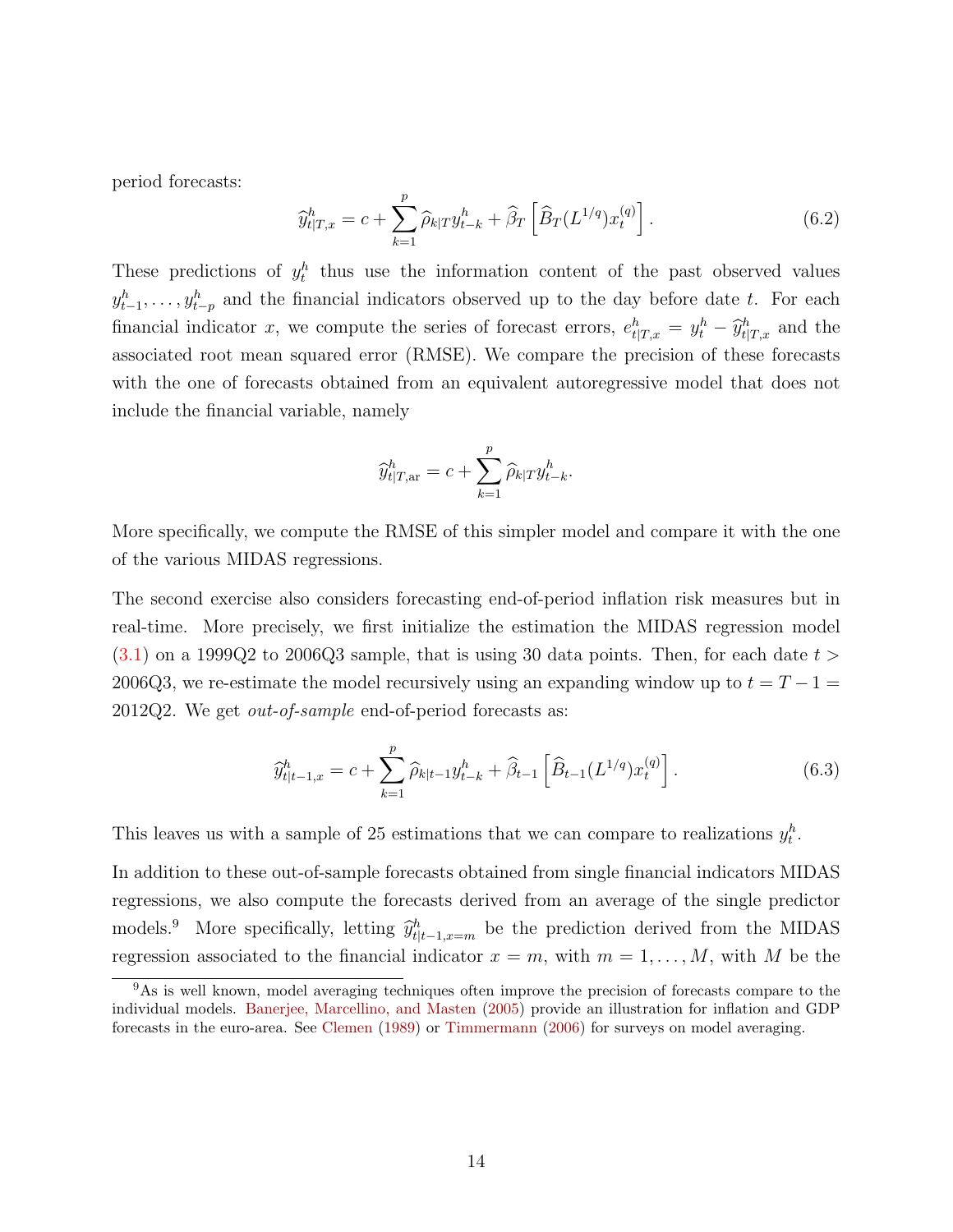number of financial indicators considered, we compute:

$$
\widehat{y}_{t|t-1,\text{avg}}^h = \sum_{m=1}^M w_{m,t-1} \widehat{y}_{t|t-1,x=m}^h.
$$

We consider two model averaging schemes: a simple average for which  $w_{m,t-1} = \frac{1}{M}$  $\frac{1}{M}$  for all  $m = 1, \ldots, M$  and  $t = 1, \ldots, T - 1$ ; and a recursive optimal averaging scheme for which:

$$
w_{m,t-1} = \frac{\exp(-\frac{1}{2} \text{BIC}_{m,t-1})}{\sum_{l=1}^{M} \exp(-\frac{1}{2} \text{BIC}_{l,t-1})},
$$

where BIC<sub>m,t−1</sub> is the Bayesian information criteria of model m estimated up to date t. This is in line with [Buckland, Burnham, and Augustin](#page-21-12) [\(1997\)](#page-21-12) who use information criteria to defining the weights.

We compare the forecasting performances of this set of individual models and model averages with the ones obtained from the following recursive estimates of the  $AR(p)$  model

$$
\widehat{y}_{t|t-1, \text{ar}}^h = c + \sum_{k=1}^p \widehat{\rho}_{k|t-1} y_{t-k}^h.
$$

We also compare these real-time forecasts with the one obtained from a simple random walk (RW) model:

$$
\widehat{y}^h_{t|t-1,\textnormal{rw}} = y^h_{t-1}.
$$

As is well-known, for persistent processes, this model is hard to beat out-of-sample as it does not suffer from parameter estimation variability. Models are compared on the basis of their RMSE statistics.

#### 6.2 Results

Table [5](#page-30-0) gives the RMSE associated to the in-sample end-of-period forecasts of the MIDAS regressions associated to the various financial indicators for the different inflation risk measures. We compare these forecasting performances with the ones of a simple autoregressive model and a random walk.

The first striking result that emerges from this table is that the high frequency financial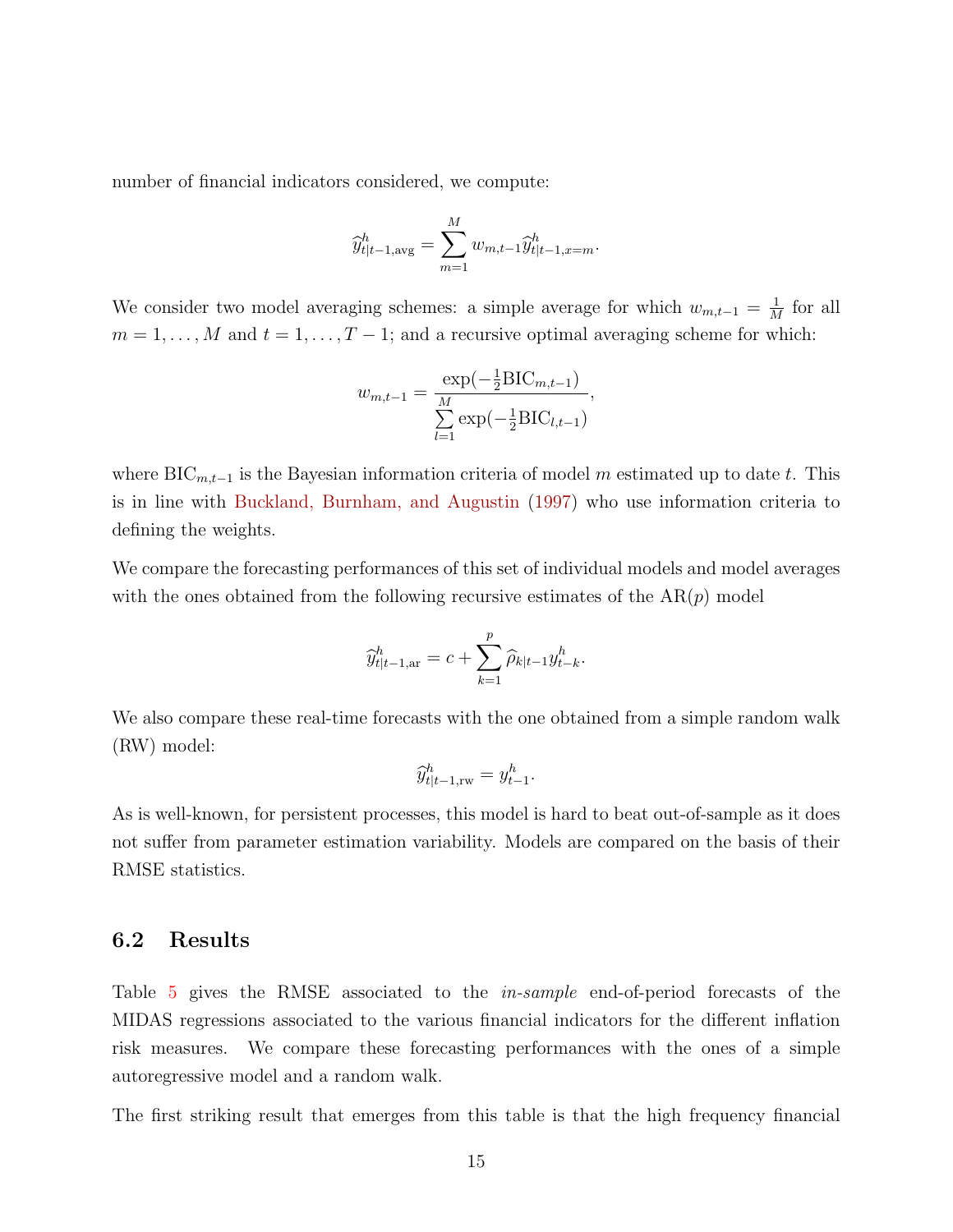variables improve the fit of the data compared to a simple autoregressive models, for all inflation risk measures and all financial variables considered. Considering the uniform model averaging of MIDAS regressions against the simple  $AR(1)$  model, financial indicators improve the RMSE by 32.7% for the I@R(5%), 23.9% for the MPF, 23.7% for the I@R(95%), 16.4% for the IQR, and 15.4% for ASY. This result also holds at 2Y horizon for which simple model averaging improves the RMSE compared to a simple AR(1) by respectively by 29.3% for the I@R(5%), 26.2% for the MPF, 19.3% for the I@R(95%), 41.3% for IQR, and 24.6% for the IQR, considering strategy. Model averages also outperform the RW.

The second important result is that, depending on the inflation risk measure and the horizon considered, it is not always the same financial variable that gives the best model fit improvement compared to the simple  $AR(1)$ . At the 1Y horizon, the Slope-10Y/2Y is the most informative indicator for the  $IQR(5\%)$  and the MPF. Brent oil prices is the best predictor for the I@R(95%) and the ASY. Finally, the VSTOXX is the financial variable that is the most informative for the IQR. At the 2Y horizon, the expected policy rate (at either 1M or 1Y) is the most informative indicator for the  $IQR(5\%)$ , the MPF, the  $IQR(95\%)$  and the IQR, while oil prices are the most informative for the ASY measures

The result that high frequency financial variables improve the precision of forecasts also holds in real-time as shown in Table [6.](#page-31-0) This table presents the RMSFE associated to the out-of-sample end-of-period forecasts of the different single indicator MIDAS regressions, of two model averaging methods (uniform and BIC weighted) based on the these single indicator models, and of a simple  $AR(1)$  model and a RW model. At the 1Y horizon, forecast performances obtained with the uniform model averaging technique are 14.8% better compared to an AR(1) model for the  $IQR(5\%)$ , 10.8% for the MPF, 6.7% for the  $IQR(95\%)$ and 9.5% for the ASY. Model averaging also does better than the RW for these four risk measures. At the 2Y horizon, the simple average of models only (slightly) improves the forecast of the ASY measures. In the case of the horizons and measures for which the model averages do not outperfom the  $AR(1)$ , there is always at least one single financial indicator that does. As for the in-sample exercise, this is not always the same variable that is the most informative for out-of-sample forecasts. In 7 cases out of the 10 studied, expected monetary policy provides the strongest forecast precision improvement.

All in all, we conclude from our forecast performance comparisons that daily financial indicators bring supplementary information on what drives the evolution of the inflation risk measures. Moreover, among the set of indicators that we studied, the monetary policy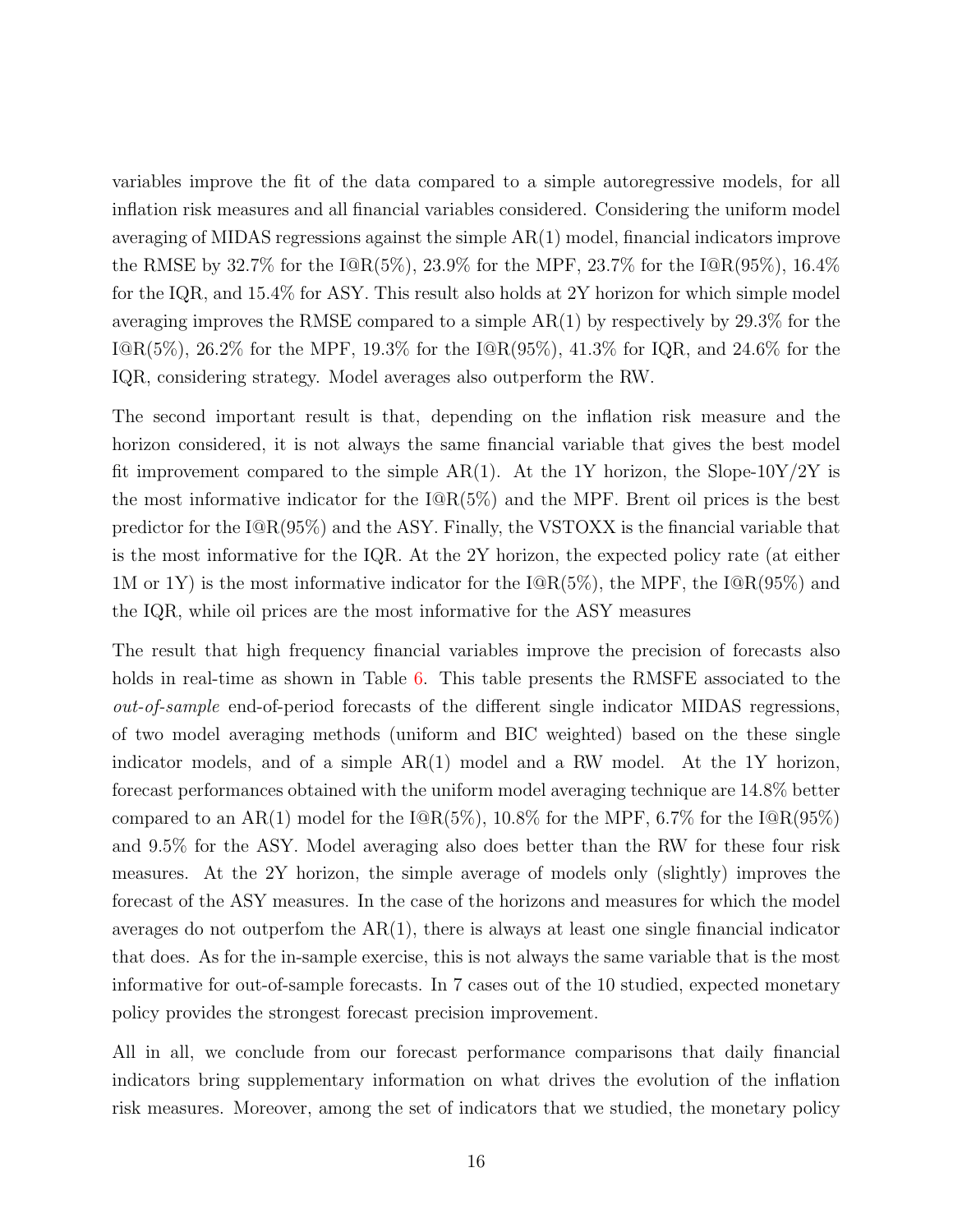stance that markets expect (either OIS-1M or OIS-1Y) stand out as the indicators that improves forecasts the most significantly.

# 7 Conclusion

Inflation risks are key dimensions to understand the action of central banks. These latter are particularly eager to understand and monitor their evolution and determinants. Survey based inflation expectations, and especially individual probability distribution, are useful low frequency (typically quarterly) indicators of future inflation risks. However, there has been no attempt so far for identifying what may drive the responses of the forecasters, and especially what economic scenarios respondents may have in mind for inflation at the date of the survey.

Financial market information, being real-time and forward-looking, is used in this spirit to rationalize the information set of forecasters relying on MIDAS regressions to overcome the frequency mismatch of the data. We find that financial data do not have the same impact on these different indicators. Relying on the mere and usual average of mean point forecasts thus leads to an incomplete analysis of inflation risks as it aggregates economic mechanisms such that the role of unbalanced upside and downside risks of inflation, or the increase in uncertainty. The results also outline that market-based expectations about future monetary policy is an important driver for most of the inflation risk measures.

We emphasize that financial market data help predicting various measures of inflation risks, including the usual average mean point forecast, but also distribution based indicators of the uncertainty in future inflation rates, as of the asymmetry in the distribution of inflation risks. As a consequence, daily financial indicators can be used to estimate inflation risks at a higher frequency than quarterly and to provide monetary authorities with an evaluation of these risks within two subsequent releases of the survey.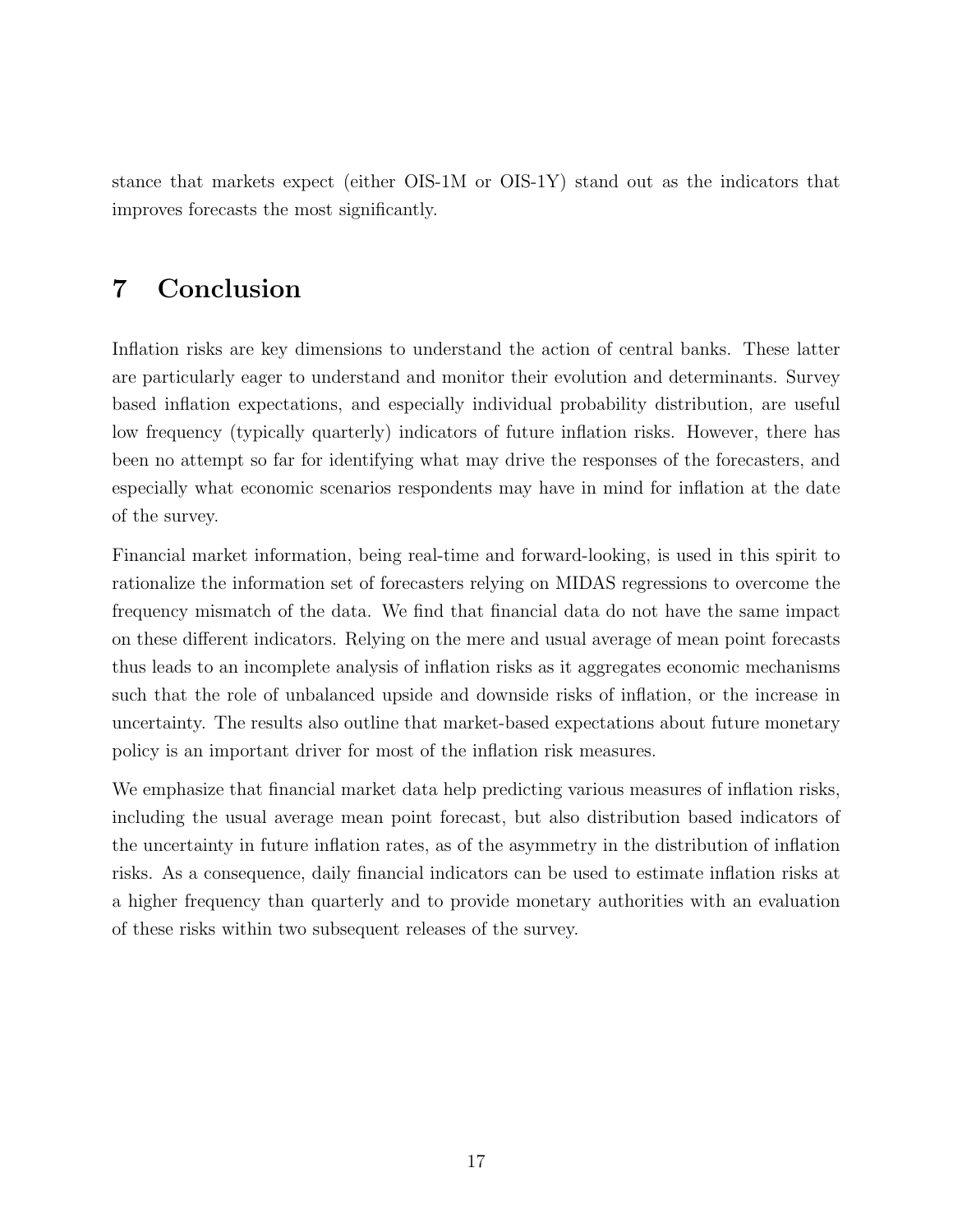## References

- <span id="page-21-1"></span>Andrade, P., E. Ghysels, and J. Idier, 2012, Tails of Inflation Forecasts and Tales of Monetary Policy, Banque de France Working Paper 407.
- <span id="page-21-5"></span>Andrade, P., and H. Le Bihan, 2010, Inattentive Professional Forecasters, Banque de France Working Paper 307.
- <span id="page-21-0"></span>Ang, A., G. Bekaert, and M. Wei, 2007, Do Macro Variables, Asset Markets, or Surveys Forecast Inflation Better?, Journal of Monetary Economics 54, 1163–1212.
- <span id="page-21-10"></span>Banerjee, A., M. Marcellino, and I. Masten, 2005, Leading Indicators for Euro-area Inflation and GDP Growth, Oxford Bulletin of Economics and Statistics 67, 785–813.
- <span id="page-21-9"></span>Bloom, N., 2009, The impact of uncertainty shocks, Econometrica 77, 623–685.
- <span id="page-21-8"></span>Bowles, C., R. Friz, V. Genre, G. Kenny, A. Meyler, and T. Rautanen, 2007, The ECB Survey of Professional Forecasters (SPF): A Review After Eight Years' Experience, ECB Occasional Paper No. 59.
- <span id="page-21-7"></span>Bowley, A., 1920, Elements of Statistics (New York: Charles Scribner's Sons).
- <span id="page-21-2"></span>Bryan, M., S.G. Cecchetti, and R.L. Wiggins II, 1997, Efficient Inflation Estimations, NBER Working Paper 6183.
- <span id="page-21-12"></span>Buckland, S. T., K. P. Burnham, and N. H. Augustin, 1997, Model Selection: An Integral Part of Inference, Biometrics 53(2), 603–618.
- <span id="page-21-3"></span>Cecchetti, S.G., 2008, Measuring the Macroeconomic Risks Posed by Asset Price Booms, in J.Y. Campbell, ed.: Asset Prices and Monetary Policy pp. 9–43. NBER.
- <span id="page-21-4"></span>Christensen, R., J. Lopez, and G. Rudebusch, 2011, Extracting Deflation Probability Forecasts from Treasury Yields, FRBSF Working Paper 2011-10.
- <span id="page-21-11"></span>Clemen, R., 1989, Combining Forecasts: A Review and Annotated Bibliography, International Journal of Forecasting 5, 559–583.
- <span id="page-21-6"></span>Coibion, O., and Y. Gorodnichenko, 2012, What Can Survey Forecasts Tell Us about Information Rigidities?, Journal of Political Economy 120, 116–159.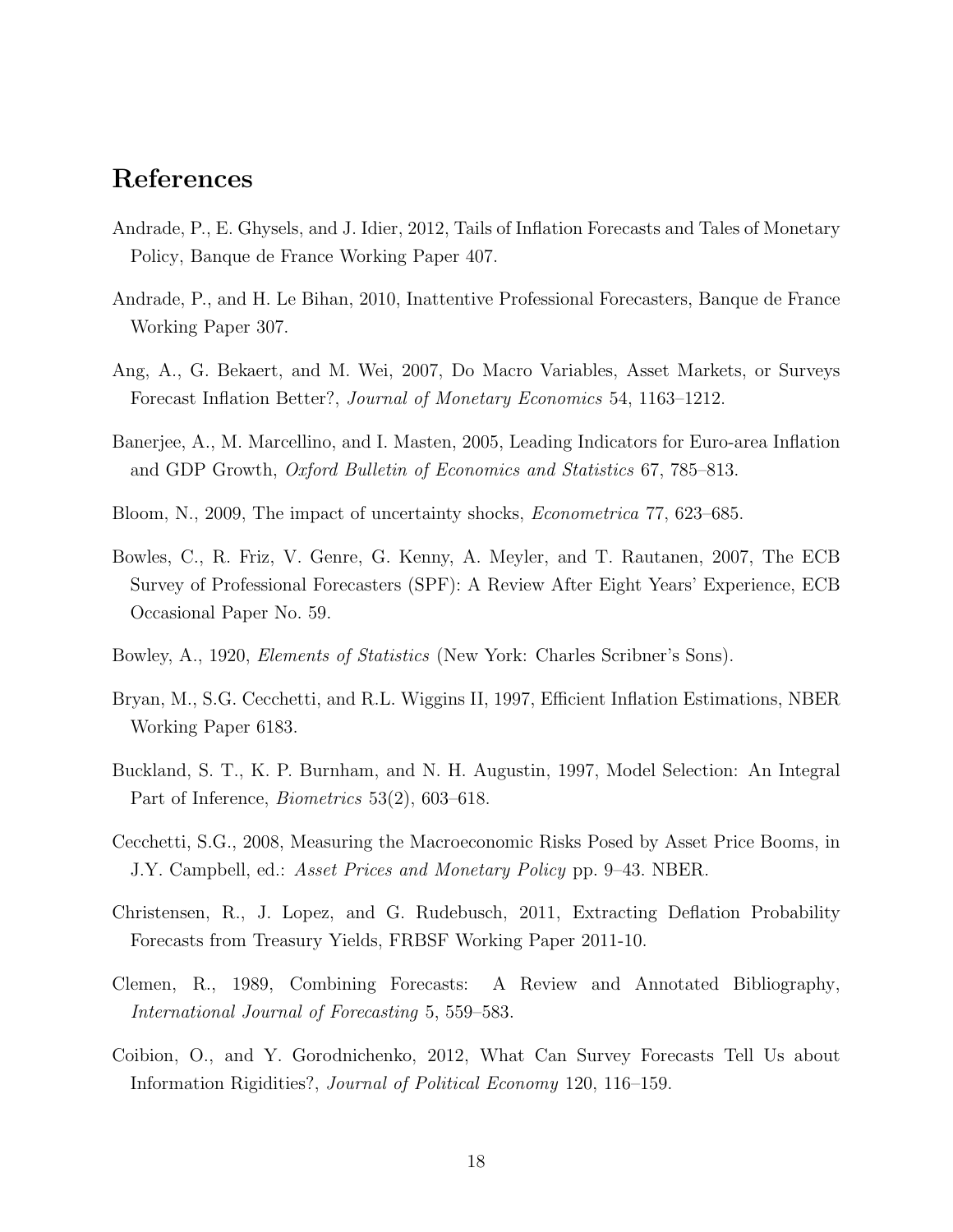- <span id="page-22-10"></span>Engelberg, J., C.F. Manski, and J. Williams, 2009, Comparing the Point Predictions and Subjective Probability Distributions of Professional Forecasters, Journal of Business and Economic Statistics 27, 30–41.
- <span id="page-22-6"></span>Engle, R., 1982, Autoregressive Conditional Heteroscedasticity with Estimates of Variance of United Kingdom Inflation, Econometrica 50, 987–1008.
- <span id="page-22-4"></span>Galvao, A.B., and M.P. Clements, 2008, Macroeconomic Forecasting with Mixed Frequency Data: Forecasting Output Growth in the United States, *Journal of Business and* Economics Statistics 26, 546–554.
- <span id="page-22-7"></span>Garcia, J.A., and A. Manzanares, 2007, What Can Probability Forecasts Tell Us About Inflation Risk?, ECB Working Paper 825.
- <span id="page-22-0"></span>Ghysels, E., P. Santa-Clara, and R. Valkanov, 2002, The MIDAS touch: Mixed Data Sampling Regression Models, mimeo, UNC and UCLA.
- <span id="page-22-9"></span>Ghysels, E., A. Sinko, and R. Valkanov, 2007, MIDAS Regressions: Further Results and New Directions, Econometric Reviews 26, 53–90.
- <span id="page-22-3"></span>Ghysels, E., and J.H. Wright, 2009, Forecasting Professional Forecasters, Journal of Business and Economic Statistics 27, 504–516.
- <span id="page-22-11"></span>Gopinath, G., and R. Rigobon, 2008, Sticky Borders, Quarterly Journal of Economics 123(2), 531–575.
- <span id="page-22-8"></span>Kilian, L., and S. Manganelli, 2008, The Central Banker as a Risk Manager: Estimating the Federal Reserve's Preferences under Greenspan, Journal of Money, Credit and Banking 40, 1103–1129.
- <span id="page-22-5"></span>Marcellino, M., and C. Schumacher, 2008, Factor-MIDAS for Now- and Forecasting with Ragged-edge Data: A Model Comparison for German GDP, Oxford Bulletin of Economics and Statistics 72, 518–550.
- <span id="page-22-2"></span>Monteforte, L., and G. Moretti, 2010, Real-Time Forecasts of Inflation: the Role of Financial Variables, Banca d'Italia Working Paper 767.
- <span id="page-22-1"></span>Stock, J., and M. Watson, 2003, Forecasting Output and Inflation: The Role of Asset Prices, Journal of Economic Literature 41, 788–829.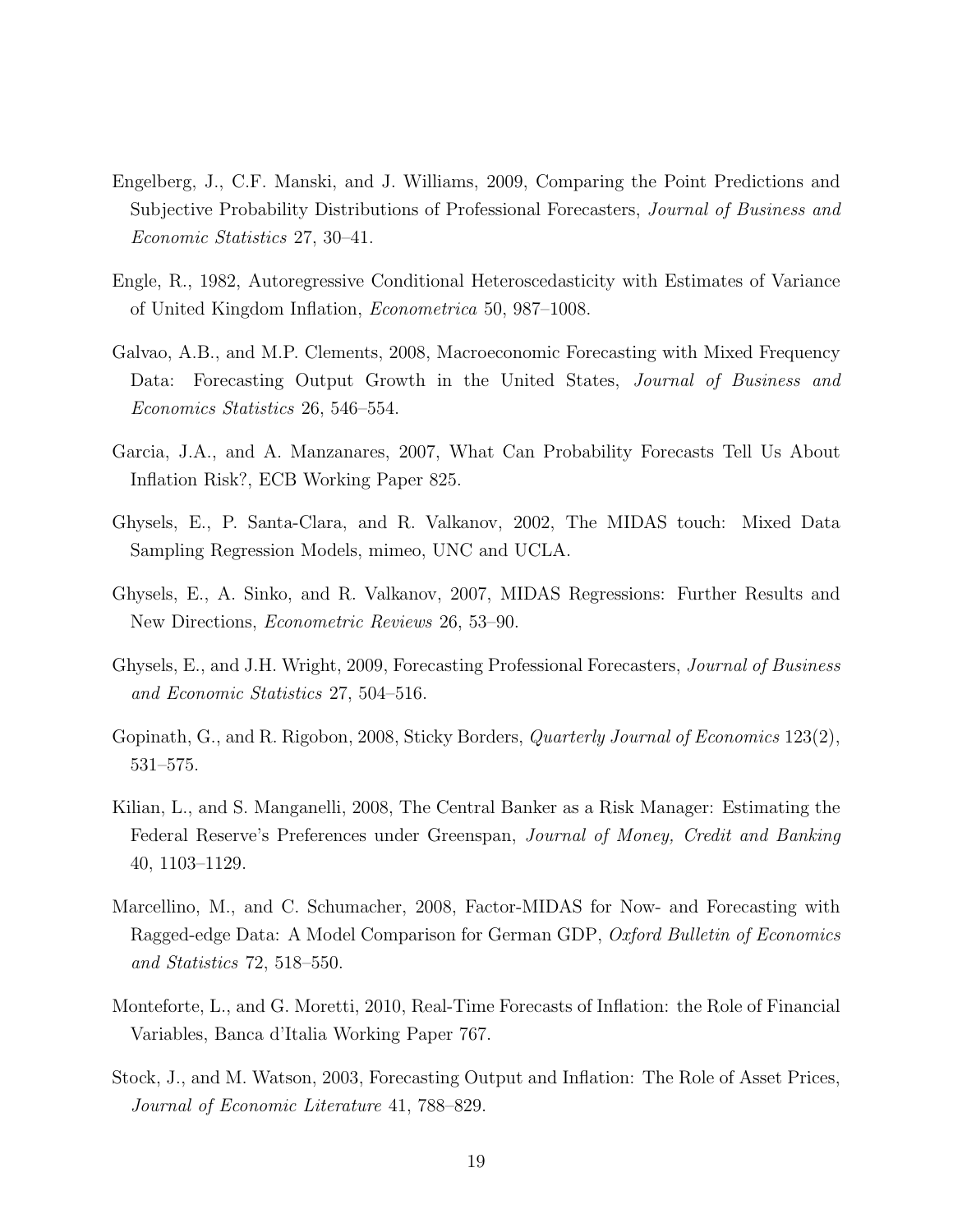<span id="page-23-0"></span>Timmermann, A., 2006, Forecast Combinations, in G. Elliott, C.W.J. Granger, and A. Timmermann, ed.: Handbook of Economic Forecasting pp. 135–196. Amsterdam: North Holland.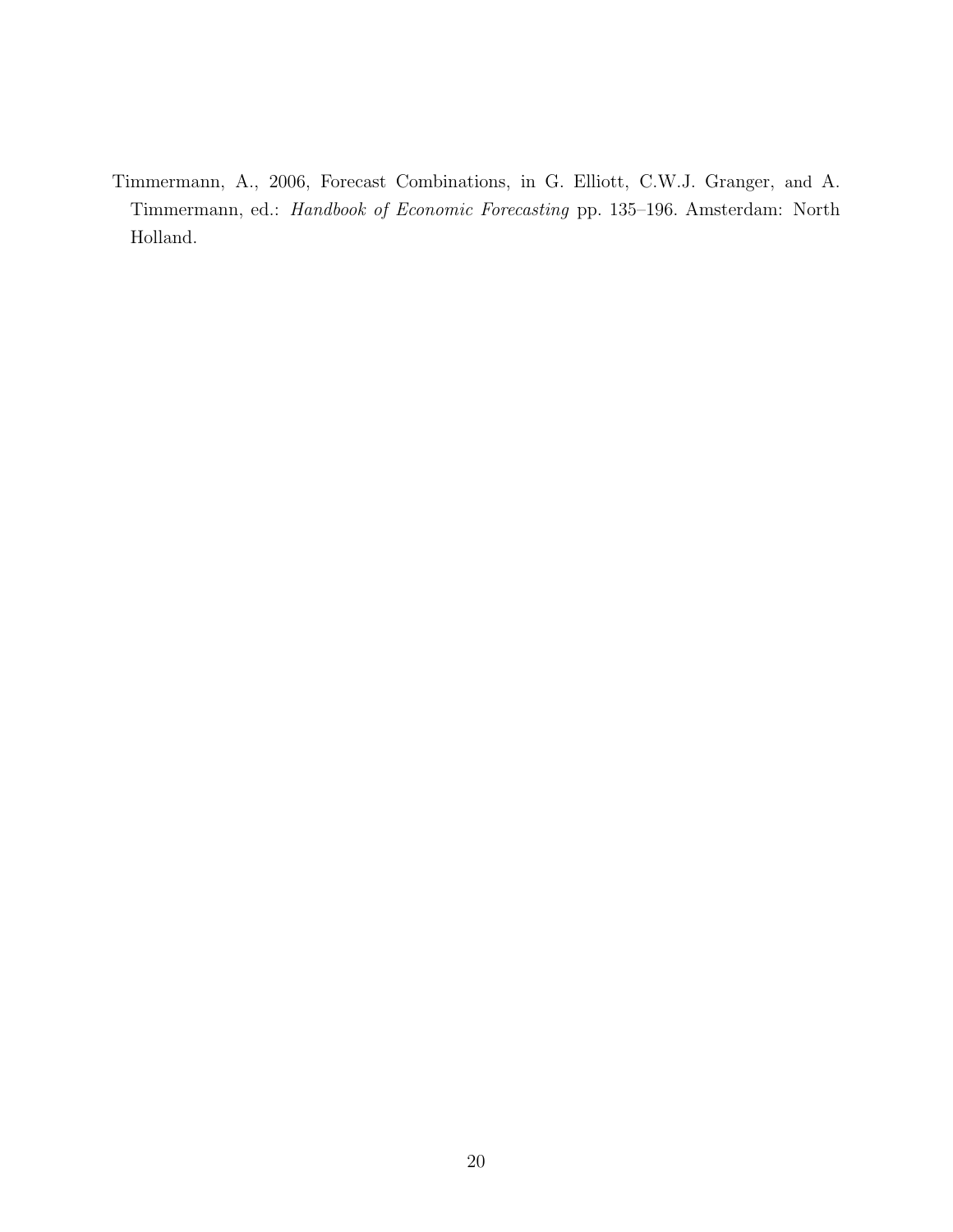## <span id="page-24-0"></span>A Estimation of I@R

We follow the methodology of [Engelberg, Manski, and Williams](#page-22-10) [\(2009\)](#page-22-10) who consider matching generalized beta distributions to the individual discrete histograms. More precisely, one distinguishes three cases, depending on the number of classes (non-zero probability histogram bins) used by a respondent.

- 1. If a forecaster uses only one class by responding 100% probability for a given inflation interval from  $l$  to  $u$ , the probability distribution function is assumed to be an isocele triangle with a peak of the distribution attained for  $(l + u)/2$ .
- 2. If a forecaster uses two adjacent intervals  $(l_1; u_1]$  and  $(l_2; u_2]$ , with  $u_1 = l_2$ , one also postulates an isocele triangle shaped distribution such that:
	- if  $p_1 > p_2$ , i.e. the probability assigned to the first interval is greater than the probability assigned to the second one, the isocele triangle has a basis  $[l_1; x]$  where  $x \in (u_1; u_2]$ . The use of Thales theorem (see [Engelberg, Manski, and Williams](#page-22-10)  $(2009)$  for the details) allows to determine x.
	- if conversely,  $p_1 < p_2$ , the isocele triangle has a basis  $[x; u_2]$  where  $x \in [l_1; u_1]$ .
- 3. if a forecaster uses three or more intervals, each individual distribution is fitted with a generalized *beta* distribution whose cumulative distribution function  $F$  is:

$$
F(x; a, b, L_{it}, U_{it}) = \begin{cases} 0 & \text{if } x \le L_{it}, \\ \frac{1}{B(a,b)} \int_{L_{it}}^{x} \frac{(z - L_{it})^{a-1} (U_{it} - z)^{b-1}}{(U_{it} - L_{it})^{a+b-1}} dz & \text{if } L_{it} < x < U_{it}, \\ 1 & \text{if } x \ge U_{it}, \end{cases}
$$

where a and b are the two parameters defining the beta distribution,  $B(a, b) = \frac{\Gamma(a)\Gamma(b)}{\Gamma(a+b)}$ , with  $\Gamma(b) = \int_0^\infty z^{(a-1)}e^{-z}dz$ , and where  $L_{it}$  and  $U_{it}$  are respectively the lower and upper bounds of the support used by the respondent  $i$  at date  $t$ .

To estimate the two parameters  $(a, b)$  characterizing the generalized beta distribution, one minimizes the squared distance between the discretized version of the empirical CDF and the continuous CDF for each date  $t$  and forecasters  $i$  as follows:

$$
\min_{a>1,b>1} \sum_{j=1}^{J_t} \left[ F_{it}^h(u_j; a, b, L_{it}, U_{it}) - \sum_{k=1}^j p_{it}^h(k) \right]^2,
$$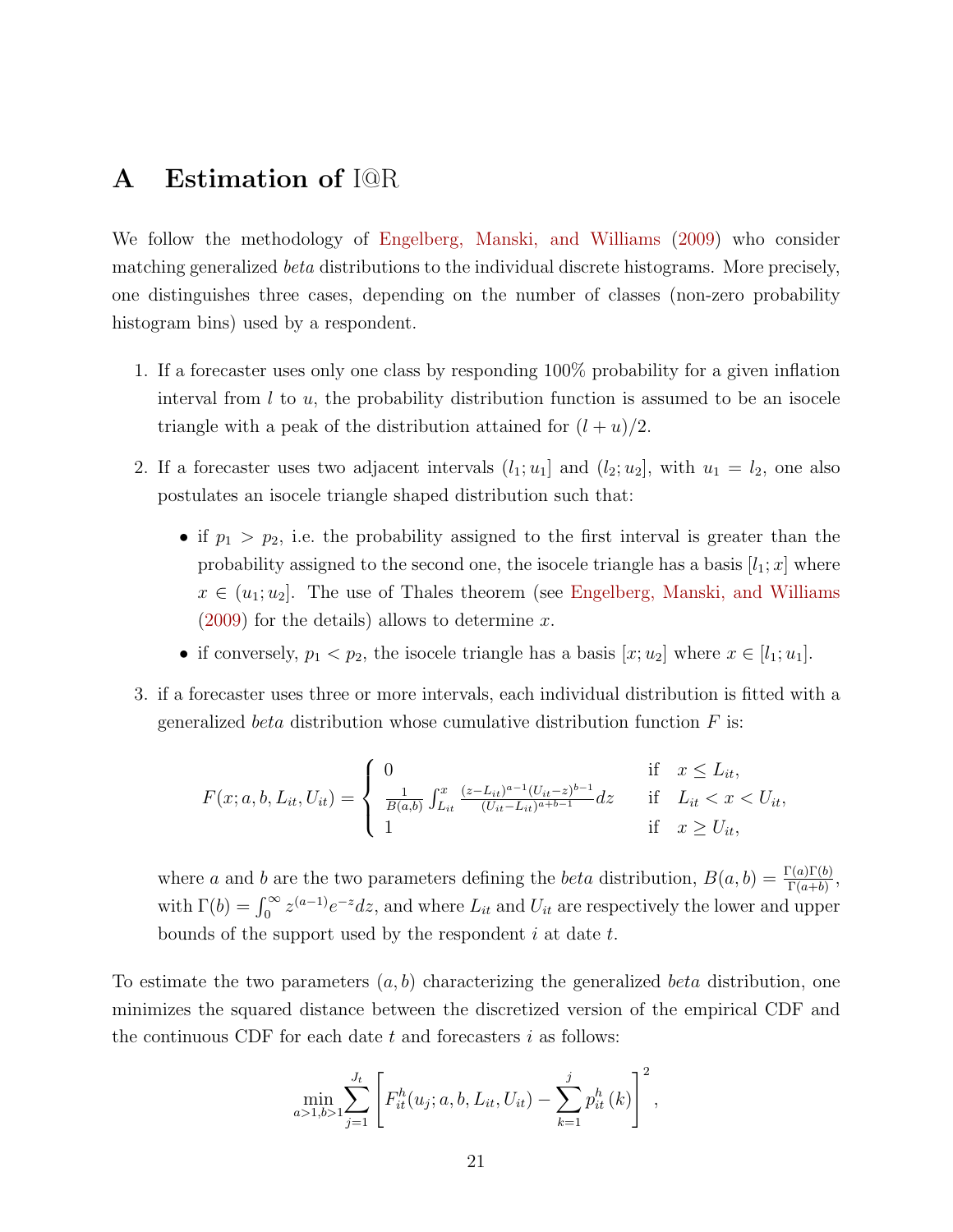with  $J_t$  the number of class available in the survey at date t and with  $p_{it}^h(k)$  the probability assigned by forecaster i to the interval  $(l_k; u_k]$ . Remark that the cumulative of the beta is evaluated at the upper bonds of the intervals. The restriction  $a > 1, b > 1$  implies that the beta distribution is unimodal. The extreme upper and lower intervals in the SPF questionnaire are open-ended. An important step in the procedure is to close these open intervals with arbitrary chosen lower and upper values for inflation. We follow [Engelberg,](#page-22-10) [Manski, and Williams](#page-22-10) [\(2009\)](#page-22-10) (and the common practice in this literature) by assuming that the two extreme intervals have a width of twice the size of the intermediate ones.

We denote  $\hat{a}_{it}^h$  and  $\hat{b}_{it}^h$  the estimated parameters of the *beta* distribution for forecaster i and date t and  $\hat{F}_{it}^h = F(x; \hat{a}_{it}^h, \hat{b}_{it}^h, L_{it}, U_{it})$  the corresponding generalized beta distribution. The individual's  $\hat{q}_{it}^h(p)$  is the quantile of the continuous distribution  $\hat{F}_{it}^h$  at the probability threshold  $p$ , namely:

$$
\hat{q}_{it}^h(p) = (\widehat{F}_{it}^h)^{-1}(p).
$$

Therefore  $\widehat{\text{IQR}}_t^h(p)$  is the cross-sectional average across survey respondents of  $\hat{q}_{it}(p)$ . Likewise, the empirical  $\widehat{\text{IQR}}_t^h(p)$  and  $\widehat{\text{ASY}}_t^h(p)$  measures are obtained using the cross-sectional average across survey respondents of  $\hat{q}_{it}(p)$ ,  $\hat{q}_{it}(1-p)$  and  $\hat{q}_{it}(.50)$  as specified in Section [2.](#page-6-0) Note that in the paper we drop the hats and simply refer to  $\text{I@R}_t^h(p)$ ,  $\text{IQR}_t^h(p)$ , and  $\text{ASY}_t^h(p)$  with the understanding that they are estimated quantities.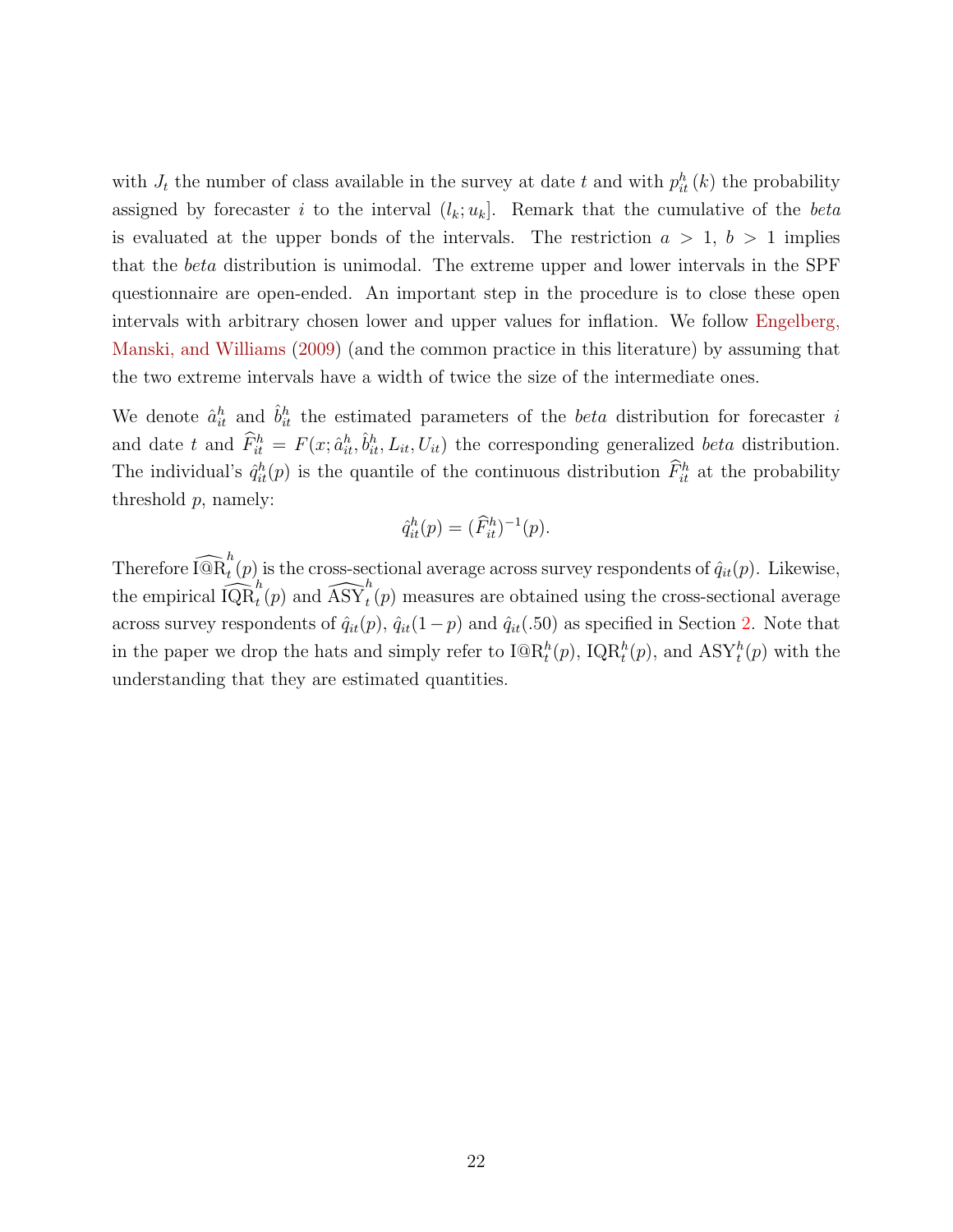<span id="page-26-0"></span>

|            |               | Oil Prices | Eurostoxx50 | VSTOXX      | OIS-1M      | $OIS-1Y$   | $Slope-10Y/2Y$ | EUR/USD    |
|------------|---------------|------------|-------------|-------------|-------------|------------|----------------|------------|
| I@R(5%)    | $\rho$        | $0.853***$ | $0.937***$  | $0.917***$  | $0.861***$  | $0.893***$ | $0.845***$     | $0.869***$ |
|            |               | [18.062]   | [18.719]    | [18.632]    | [15.676]    | [18.929]   | [19.954]       | [18.481]   |
|            | β             | $0.34***$  | $1.047***$  | $-0.076***$ | $7.39***$   | $8.34***$  | $-15.796***$   | $0.465*$   |
|            |               | [3.07]     | [2.921]     | $[-5.73]$   | $[7.382]$   | [3.253]    | $[-5.7]$       | [1.747]    |
| <b>MPF</b> | $\rho$        | $0.791***$ | $0.869***$  | $0.892***$  | $0.804***$  | $0.825***$ | $0.805***$     | $0.766***$ |
|            |               |            |             |             |             |            |                |            |
|            |               | [13.37]    | [13.421]    | [14.827]    | [12.71]     | [15.619]   | [13.167]       | [9.886]    |
|            | $\beta$       | $0.261***$ | $0.798***$  | $-0.06***$  | $6.249***$  | $6.948***$ | $-13.02***$    | 0.922      |
|            |               | [3.348]    | [2.779]     | $[-3.703]$  | [6.155]     | [4.252]    | $[-6.174]$     | [0.784]    |
| I@R(95%)   | $\rho$        | $0.773***$ | $0.835***$  | $0.783***$  | $0.76***$   | $0.791***$ | $0.775***$     | $0.715***$ |
|            |               | [10.089]   | [11.911]    | [10.123]    | [9.49]      | [10.952]   | [7.217]        | [8.554]    |
|            | β             | $0.302***$ | $0.814***$  | $-0.181$    | $6.016***$  | $6.852***$ | $-11.901***$   | 1.299      |
|            |               | [4.144]    | [2.702]     | $[-1.637]$  | [5.553]     | [3.912]    | $[-4.521]$     | [1.514]    |
| IQR        | $\rho$        | $0.943***$ | $0.961***$  | $0.981***$  | $0.952***$  | $0.952***$ | $0.961***$     | $0.931***$ |
|            |               | [19.294]   | [26.208]    | [31.103]    | [23.064]    | [21.647]   | [22.095]       | [24.123]   |
|            | $\beta$       | $0.036**$  | $-0.103***$ | $0.03***$   | $-2.473***$ | $-2.563**$ | $4.445***$     | $-0.109**$ |
|            |               | [2.033]    | $[-2.625]$  | [5.142]     | $[-2.383]$  | $[-2.167]$ | [2.896]        | $[-2.153]$ |
| <b>ASY</b> | $\mathcal{D}$ | $0.652***$ | $0.679***$  | $0.618***$  | $0.592***$  | $0.625***$ | $0.596***$     | $0.61***$  |
|            |               | [8.177]    | [6.308]     | [5.789]     | [8.314]     | [7.464]    | [8.781]        | [6.624]    |
|            | $\beta$       | $0.18***$  | 0.216       | $0.012***$  | $1.881***$  | 1.881      | $-2.336***$    | 0.42       |
|            |               | [2.496]    | [1.597]     | [4.419]     | $[2.322]$   | [1.358]    | $[-2.688]$     | [1.299]    |

Table 1: Quarterly inflation rate and daily financial variables: 1Y-ahead risk measures; exponential Almon MIDAS polynomial.

The Table presents the estimation results of the autoregressive MIDAS model  $(3.1)$  for the various  $1Y$ ahead quarterly inflation risk measures and daily financial indicators. The specification involves an AR(1) autoregressive term ( $p = 1$  quarter and  $j<sup>max</sup> = 60$  days) and an **exponential Almon** lag MIDAS polynomial. The model is estimated by NLLS. For brevity we only present the estimates of the (first-order) autoregressive parameter  $\rho$ , and the loading of the MIDAS polynomials  $\beta$ . Terms in brackets are the associated (HAC corrected) t−stats. Stars indicate significance at the 2.5% (\*\*\*), 5% (\*\*), and 10% (\*) levels (one-sided test).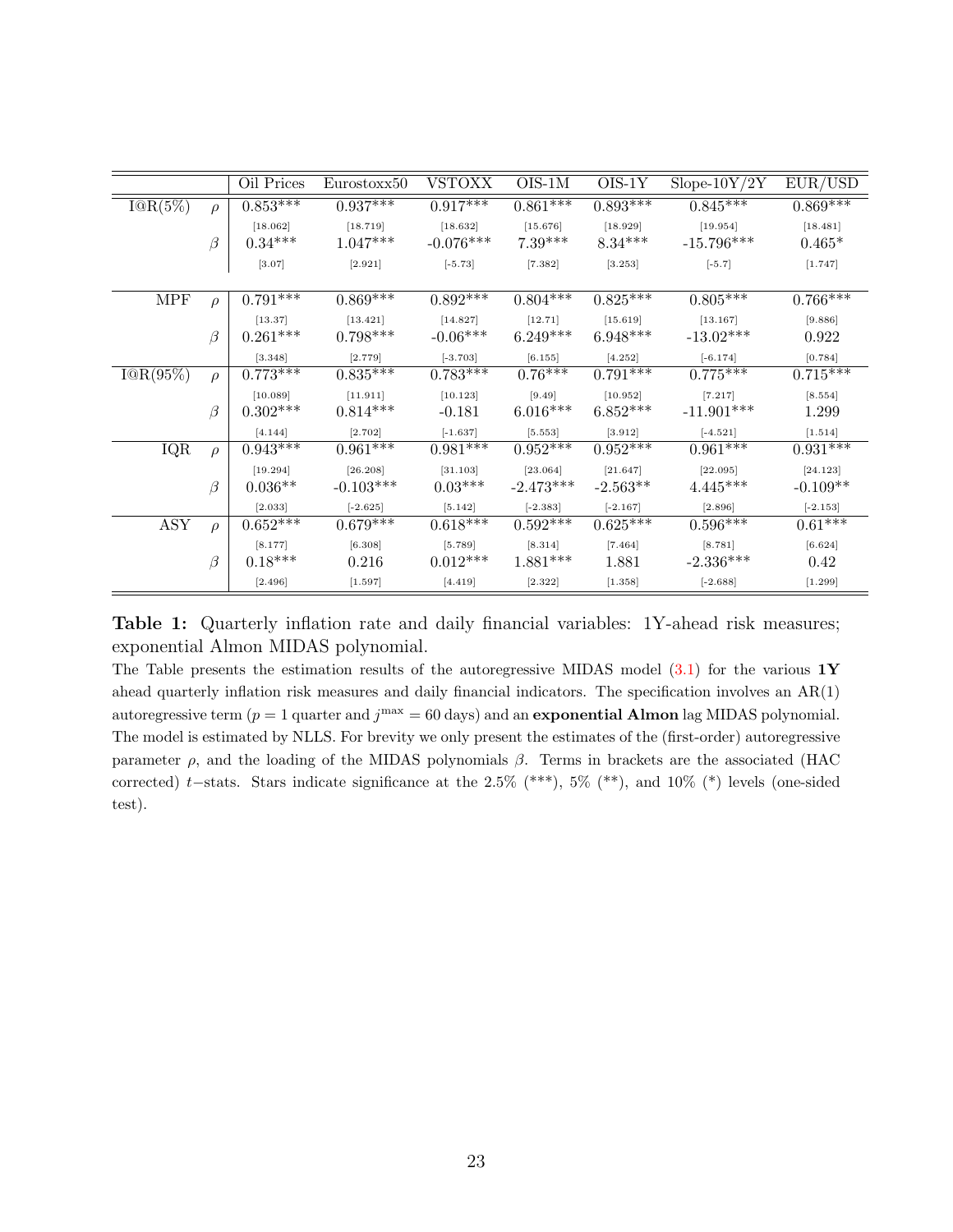<span id="page-27-0"></span>

|            |        | Oil Prices | Eurostoxx50 | <b>VSTOXX</b> | $OIS-1M$   | $OIS-1Y$   | $Slope-10Y/2Y$ | EUR/USD    |
|------------|--------|------------|-------------|---------------|------------|------------|----------------|------------|
| I@R(5%)    | $\rho$ | $0.886***$ | $0.922***$  | $0.957***$    | $0.878***$ | $0.903***$ | $0.861***$     | $0.921***$ |
|            |        | [16.258]   | [16.646]    | [20.152]      | [19.507]   | [20.828]   | [17.869]       | [22.789]   |
|            | β      | 0.184      | $0.635*$    | $-0.232***$   | $2.897***$ | $5.681***$ | $-9.377***$    | 0.329      |
|            |        | [1.288]    | $[1.79]$    | $[-3.351]$    | [3.174]    | [5.935]    | $[-3.34]$      | [1.308]    |
| <b>MPF</b> | $\rho$ | $0.787***$ | $0.868***$  | $0.915***$    | $0.844***$ | $0.875***$ | $0.826***$     | $0.746***$ |
|            |        | [11.418]   | [13.184]    | [14.929]      | [13.06]    | [14.713]   | [14.508]       | [10.153]   |
|            | ß      | 0.179      | $0.349**$   | $-0.029***$   | $2.764***$ | $2.175***$ | $-4.669***$    | 0.582      |
|            |        | [1.041]    | [2.013]     | $[-4.498]$    | [3.428]    | [3.777]    | $[-2.553]$     | [0.885]    |
| I@R(95%)   | $\rho$ | $0.829***$ | $0.851***$  | $0.844***$    | $0.834***$ | $0.85***$  | $0.845***$     | $0.77***$  |
|            |        | [12.383]   | [13.574]    | [14.385]      | [13.628]   | [11.506]   | [12.427]       | [11.288]   |
|            | β      | $0.115***$ | $0.338***$  | $-0.124***$   | $2.496*$   | $2.353*$   | $-4.562**$     | 0.738      |
|            |        | [2.698]    | [2.369]     | $[-2.484]$    | [1.792]    | [1.668]    | $[-2.104]$     | [1.581]    |
| IQR        | $\rho$ | $0.922***$ | $0.941***$  | $0.946***$    | $0.966***$ | $0.904***$ | $0.926***$     | $0.947***$ |
|            |        | [14.366]   | [16.345]    | [16.09]       | [15.01]    | [15.472]   | [14.072]       | [16.375]   |
|            | β      | $-0.037$   | $-0.163$    | $-0.035$      | 3.711      | 2.265      | -5.695         | $-0.206**$ |
|            |        | $[-0.931]$ | $[-1.033]$  | $[-0.864]$    | [1.408]    | $[1.46]$   | $[-1.604]$     | $[-2.192]$ |
| ASY        | $\rho$ | $0.66***$  | $0.627***$  | $0.712***$    | $0.486***$ | $0.532***$ | $0.505***$     | $0.539***$ |
|            |        | [7.164]    | [6.5]       | [7.641]       | [5.318]    | $[7.04]$   | [5.856]        | [5.554]    |
|            | β      | $0.131***$ | 0.196       | $-0.149***$   | $3.984***$ | $3.361***$ | $-6.889***$    | 0.334      |
|            |        | [2.651]    | [1.201]     | $[-3.282]$    | [4.215]    | [3.392]    | $[-4.397]$     | [0.489]    |

Table 2: Quarterly inflation rate and daily financial variables: 2Y-ahead risk measures; exponential Almon MIDAS polynomial.

The Table presents the estimation results of the autoregressive MIDAS model  $(3.1)$  for the various  $2Y$ ahead quarterly inflation risk measures and daily financial indicators. The specification involves an AR(1) autoregressive term ( $p = 1$  quarter and  $j<sup>max</sup> = 60$  days) and an **exponential Almon** lag MIDAS polynomial. The model is estimated by NLLS. For brevity we only present the estimates of the (first-order) autoregressive parameter  $\rho$ , and the loading of the MIDAS polynomials  $\beta$ . Terms in brackets are the associated (HAC corrected) t−stats. Stars indicate significance at the 2.5% (\*\*\*), 5% (\*\*), and 10% (\*) levels (one-sided test).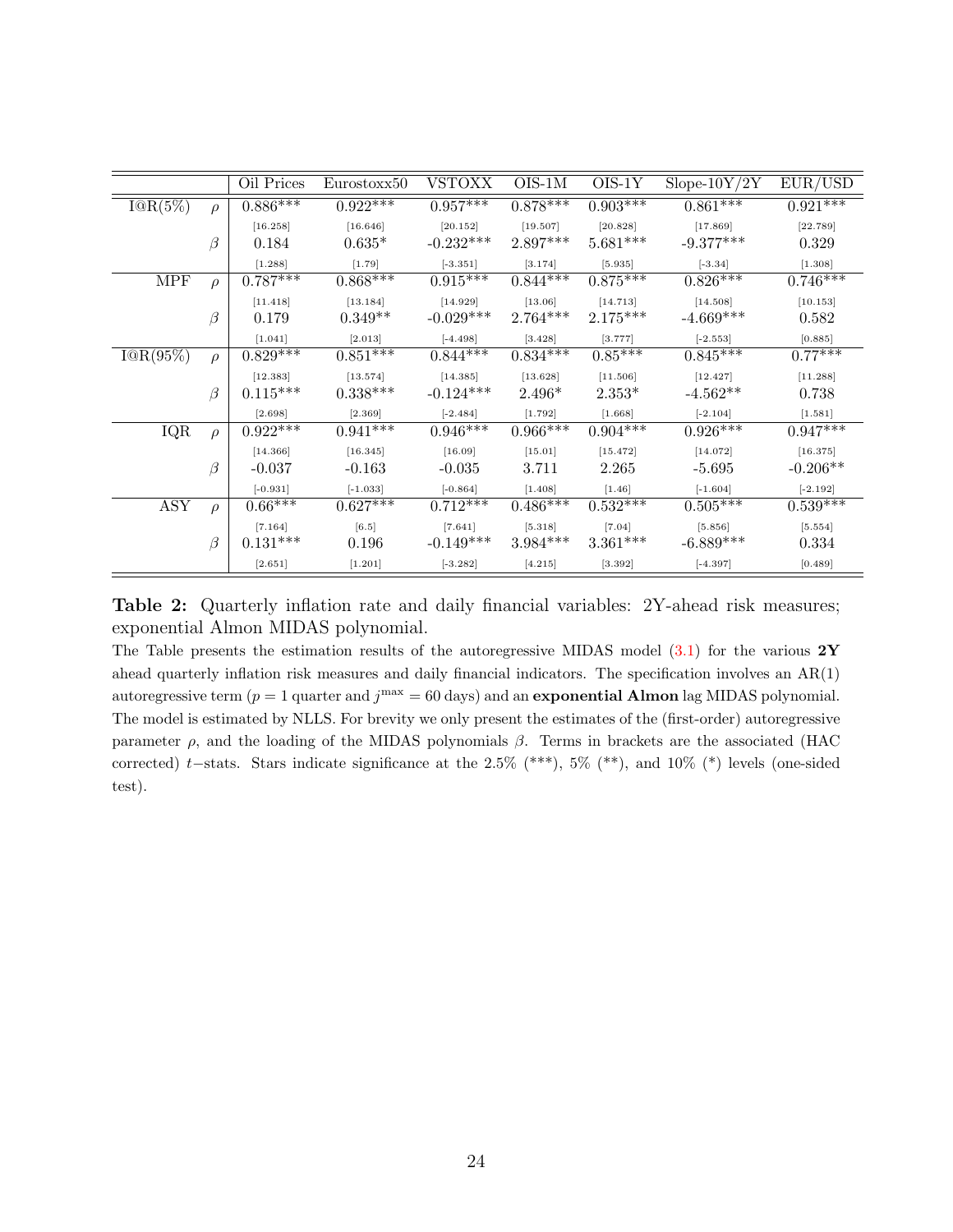<span id="page-28-0"></span>

|                       |               | Oil Prices | Eurostoxx50 | <b>VSTOXX</b> | $OIS-1M$    | $OIS-1Y$    | $Slope-10Y/2Y$ | EUR/USD    |
|-----------------------|---------------|------------|-------------|---------------|-------------|-------------|----------------|------------|
| $I@R(\overline{5\%})$ | $\rho$        | $0.864***$ | $0.93***$   | $0.933***$    | $0.864***$  | $0.863***$  | $0.856***$     | $0.865***$ |
|                       |               | [17.473]   | [18.215]    | [18.872]      | [19.076]    | [18.994]    | [20.67]        | [16.694]   |
|                       | $\beta$       | $0.427*$   | $1.07***$   | $-0.339***$   | $7.973***$  | $8.8***$    | $-14.472***$   | 0.531      |
|                       |               | [1.932]    | [3.123]     | $[-2.513]$    | [4.324]     | [3.733]     | $[-4.366]$     | [0.739]    |
| <b>MPF</b>            | $\rho$        | $0.798***$ | $0.864***$  | $0.835***$    | $0.803***$  | $0.79***$   | $0.804***$     | $0.776***$ |
|                       |               | [13.488]   | [13.276]    | [12.334]      | [12.387]    | [12.218]    | [14.296]       | [10.082]   |
|                       | β             | $0.317***$ | $0.818***$  | $-0.194*$     | $6.332***$  | $7.127***$  | $-11.706***$   | 0.497      |
|                       |               | [2.325]    | [2.914]     | $[-1.786]$    | [6.631]     | [3.908]     | $[-5.059]$     | [0.838]    |
| I@R(95%)              | $\rho$        | $0.781***$ | $0.821***$  | $0.774***$    | $0.751***$  | $0.762***$  | $0.77***$      | $0.73***$  |
|                       |               | [10.6]     | [11.665]    | [10.229]      | [9.392]     | [9.252]     | [10.775]       | [9.382]    |
|                       | β             | $0.392***$ | $0.787***$  | $-0.166$      | $6.522***$  | $6.657***$  | $-10.648***$   | $1.28*$    |
|                       |               | [2.438]    | [2.603]     | $[-1.305]$    | [5.142]     | [3.265]     | $[-3.819]$     | [1.794]    |
| IQR                   | $\rho$        | $0.966***$ | $0.961***$  | $0.979***$    | $0.962***$  | $0.955***$  | $0.959***$     | $0.97***$  |
|                       |               | [21.398]   | [26.181]    | [25.458]      | [23.179]    | [21.27]     | [23.422]       | [27.412]   |
|                       | ß             | $-0.05$    | $-0.101***$ | $0.084***$    | $-2.288***$ | $-2.591***$ | $4.423***$     | 0.407      |
|                       |               | $[-0.49]$  | $[-2.662]$  | [2.423]       | $[-2.414]$  | $[-2.315]$  | [2.223]        | [0.988]    |
| <b>ASY</b>            | $\mathcal{D}$ | $0.658***$ | $0.65***$   | $0.656***$    | $0.588***$  | $0.63***$   | $0.573***$     | $0.629***$ |
|                       |               | [8.365]    | [6.812]     | [6.454]       | [8.213]     | [8.094]     | [7.576]        | [7.672]    |
|                       | β             | $0.182***$ | 0.197       | $-0.066$      | $2.196*$    | 1.675       | $-2.698$       | 0.4        |
|                       |               | [2.556]    | [1.274]     | $[-0.98]$     | [1.677]     | [1.244]     | $[-1.307]$     | $[1.31]$   |

Table 3: Quarterly inflation rate and daily financial variables: 1Y-ahead risk measures; beta MIDAS polynomial.

The Table presents the estimation results of the autoregressive MIDAS model  $(3.1)$  for the various  $1Y$ ahead quarterly inflation risk measures and daily financial indicators. The specification involves an AR(1) autoregressive term ( $p = 1$  quarter and  $j^{max} = 60$  days) and a **beta** lag MIDAS polynomial with the parameter contraint that  $a = 1$ . The model is estimated by NLLS. For brevity we only present the estimates of the (first-order) autoregressive parameter  $\rho$ , and the loading of the MIDAS polynomials  $\beta$ . Terms in brackets are the associated (HAC corrected) t−stats. Stars indicate significance at the 2.5% (\*\*\*), 5% (\*\*), and 10% (\*) levels (one-sided test).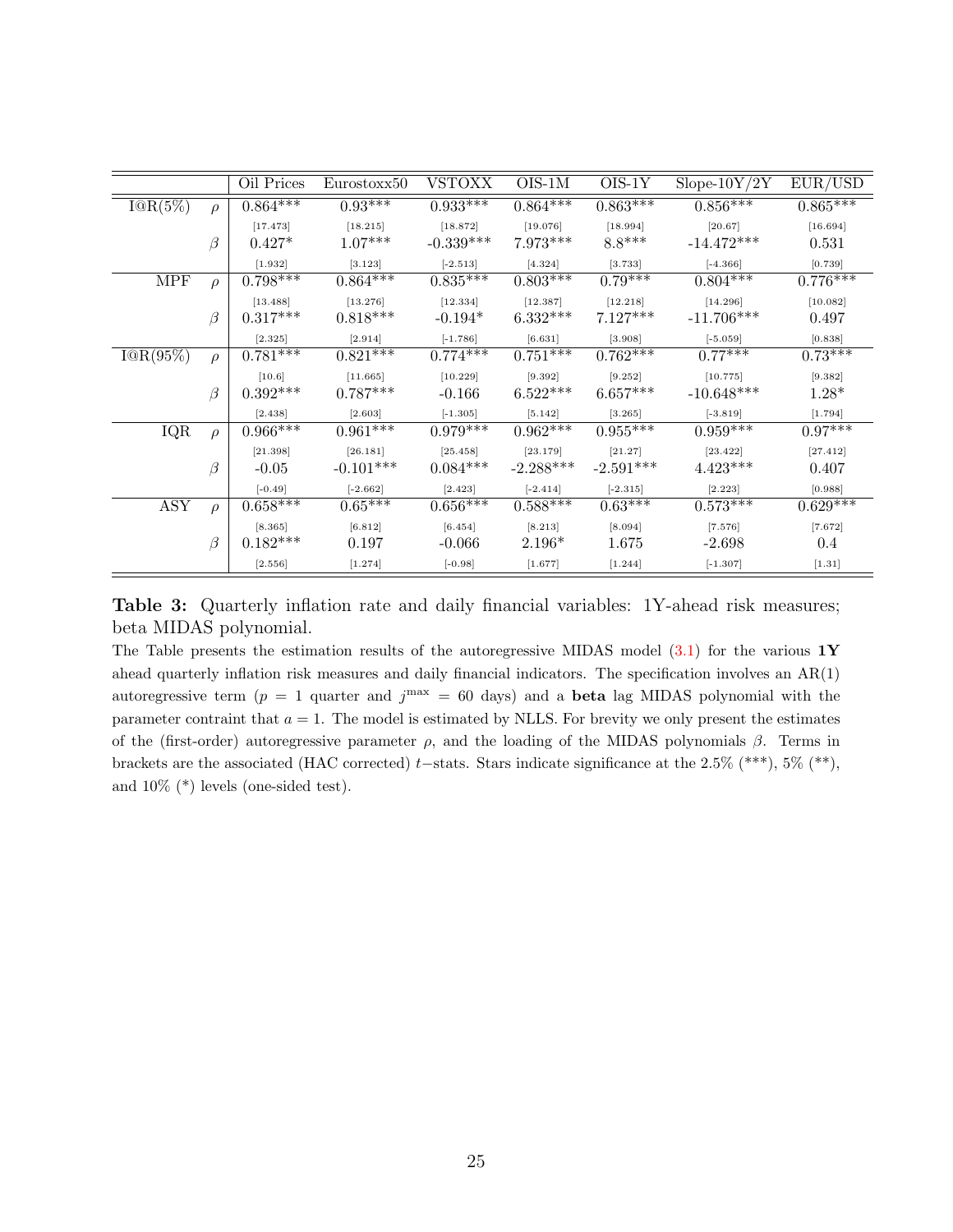<span id="page-29-0"></span>

|             |         | Oil Prices | Eurostoxx50 | <b>VSTOXX</b> | $OIS-1M$   | $OIS-1Y$   | $Slope-10Y/2Y$ | EUR/USD    |
|-------------|---------|------------|-------------|---------------|------------|------------|----------------|------------|
| I@R(5%)     | $\rho$  | $0.881***$ | $0.928***$  | $0.963***$    | $0.885***$ | $0.878***$ | $0.868***$     | $0.878***$ |
|             |         | [15.695]   | [12.767]    | [18.042]      | [18.864]   | [20.485]   | [18.917]       | [16.806]   |
|             | β       | 0.245      | 0.676       | $-0.282***$   | $5.361***$ | $6.176***$ | $-9.534***$    | 0.272      |
|             |         | [1.473]    | [1.556]     | $[-2.876]$    | [3.514]    | [3.654]    | $[-2.907]$     | [0.563]    |
| <b>MPF</b>  | $\rho$  | $0.797***$ | $0.874***$  | $0.856***$    | $0.843***$ | $0.815***$ | $0.821***$     | $0.78***$  |
|             |         | [11.735]   | [13.248]    | [13.134]      | [13.221]   | [11.991]   | [13.959]       | [9.877]    |
|             | β       | 0.083      | $0.38***$   | $-0.092*$     | $2.769***$ | $2.98**$   | $-4.354***$    | 0.194      |
|             |         | [1.042]    | [2.784]     | $[-1.759]$    | [3.425]    | [2.197]    | $[-2.406]$     | [0.736]    |
| $I@R(95\%)$ | $\rho$  | $0.832***$ | $0.85***$   | $0.831***$    | $0.832***$ | $0.825***$ | $0.839***$     | $0.778***$ |
|             |         | [11.917]   | [13.122]    | [13.215]      | [12.833]   | [11.389]   | [12.784]       | [11.767]   |
|             | β       | 0.13       | $0.301*$    | $-0.095$      | $2.644***$ | $2.36*$    | $-4.325***$    | $0.728**$  |
|             |         | [1.224]    | [1.854]     | $[-1.565]$    | [3.146]    | [1.689]    | $[-2.295]$     | [2.114]    |
| IQR         | $\rho$  | $0.953***$ | $0.93***$   | $0.943***$    | $0.97***$  | $0.974***$ | $0.966***$     | $0.928***$ |
|             |         | [14.766]   | [15.983]    | [16.11]       | [14.448]   | [12.256]   | [13.928]       | [15.535]   |
|             | $\beta$ | 0.134      | $-0.086$    | $-0.058$      | $3.61*$    | 3.298      | $-5.591$       | $-0.157$   |
|             |         | [1.004]    | $[-0.604]$  | $[-1.035]$    | [1.714]    | [1.162]    | $[-1.501]$     | $[-0.816]$ |
| <b>ASY</b>  | $\rho$  | $0.634***$ | $0.602***$  | $0.667***$    | $0.493***$ | $0.545***$ | $0.51***$      | $0.558***$ |
|             |         | [8.016]    | [7.188]     | [7.574]       | [5.616]    | [7.265]    | [6.318]        | [6.395]    |
|             | β       | $0.171***$ | 0.155       | $-0.127*$     | $3.777***$ | $3.183***$ | $-6.932***$    | 0.229      |
|             |         | [2.81]     | [0.915]     | $[-1.784]$    | [4.534]    | [3.313]    | $[-4.301]$     | [0.67]     |

Table 4: Quarterly inflation rate and daily financial variables: 2Y-ahead risk measures ; beta MIDAS polynomial.

The Table presents the estimation results of the autoregressive MIDAS model  $(3.1)$  for the various  $2Y$ ahead quarterly inflation risk measures and daily financial indicators. The specification involves an AR(1) autoregressive term ( $p = 1$  quarter and  $j^{max} = 60$  days) and a **beta** lag MIDAS polynomial with the parameter contraint that  $a = 1$ . The model is estimated by NLLS. For brevity we only present the estimates of the (first-order) autoregressive parameter  $\rho$ , and the loading of the MIDAS polynomials  $\beta$ . Terms in brackets are the associated (HAC corrected) t−stats. Stars indicate significance at the 2.5% (\*\*\*), 5% (\*\*), and 10% (\*) levels (one-sided test).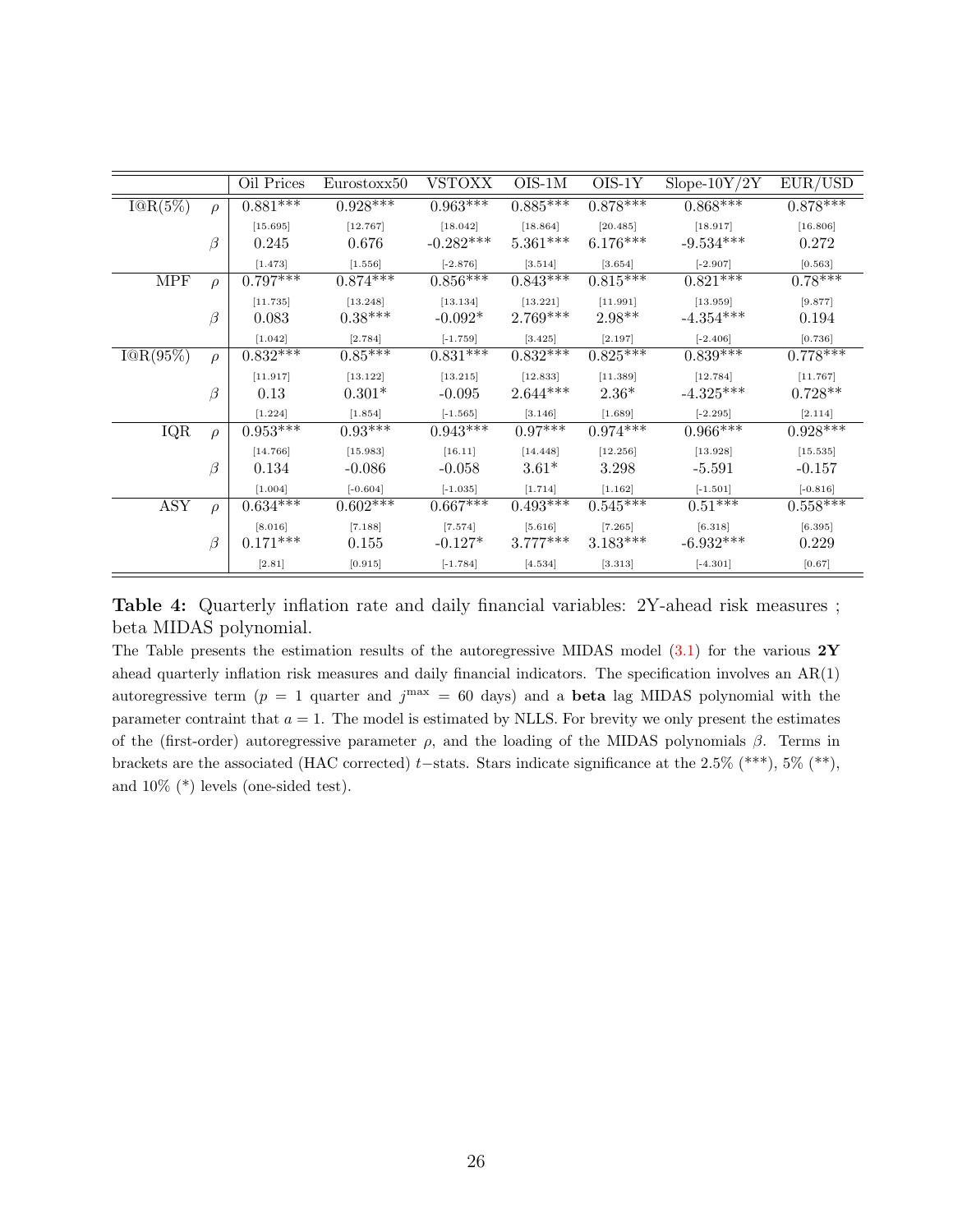<span id="page-30-0"></span>

|                   | I@R(5%) | <b>MPF</b> | I@R(95%)                                        | IQR   | ASY   |
|-------------------|---------|------------|-------------------------------------------------|-------|-------|
|                   |         |            | End-of quarter forecasts; $1Y$ ahead indicators |       |       |
|                   |         |            |                                                 |       |       |
| Brent Oil         | 0.123   | 0.117      | 0.121                                           | 0.069 | 0.053 |
| Eurostoxx 50      | 0.121   | 0.119      | 0.128                                           | 0.07  | 0.057 |
| VSTOXX            | 0.108   | 0.112      | 0.137                                           | 0.067 | 0.054 |
| OIS1M             | 0.119   | 0.114      | 0.125                                           | 0.072 | 0.054 |
| OIS1Y             | 0.11    | 0.112      | 0.124                                           | 0.072 | 0.054 |
| Slope 10Y-2Y      | 0.108   | 0.107      | 0.122                                           | 0.071 | 0.053 |
| USD/EUR           | 0.131   | 0.133      | 0.138                                           | 0.07  | 0.058 |
| Average (uniform) | 0.099   | 0.105      | 0.116                                           | 0.066 | 0.051 |
| Average (BIC)     | 0.103   | 0.107      | 0.12                                            | 0.068 | 0.052 |
| AR.               | 0.147   | 0.138      | 0.152                                           | 0.078 | 0.061 |
| $\rm RW$          | 0.152   | 0.144      | 0.157                                           | 0.075 | 0.067 |
|                   |         |            |                                                 |       |       |
|                   |         |            | End-of quarter forecasts; $2Y$ ahead indicators |       |       |
|                   |         |            |                                                 |       |       |
| Brent Oil         | 0.087   | 0.057      | 0.069                                           | 0.115 | 0.049 |
| Eurostoxx 50      | 0.082   | 0.054      | 0.07                                            | 0.113 | 0.057 |
| <b>VSTOXX</b>     | 0.085   | 0.048      | 0.07                                            | 0.114 | 0.054 |
| OIS1M             | 0.074   | 0.053      | 0.07                                            | 0.113 | 0.052 |
| OIS1Y             | 0.074   | 0.052      | 0.071                                           | 0.107 | 0.051 |
| Slope 10Y-2Y      | 0.08    | 0.054      | 0.07                                            | 0.107 | 0.05  |
| USD/EUR           | 0.09    | 0.057      | 0.071                                           | 0.113 | 0.058 |
| Average (uniform) | 0.07    | 0.048      | 0.067                                           | 0.105 | 0.046 |
| Average (BIC)     | 0.074   | 0.05       | 0.068                                           | 0.109 | 0.05  |
| AR                | 0.099   | 0.065      | 0.083                                           | 0.179 | 0.061 |
| RW                | 0.102   | 0.068      | 0.082                                           | 0.168 | 0.067 |

#### Table 5: In-sample forecasting performances

The table reports the RMSE obtained when forecasting the inflation risk measures *in-sample* with the MIDAS models associated to the different financial indicators. The MIDAS regressions involve an AR(1) autoregressive term ( $p = 1$  quarter and  $j^{max} = 60$  days) and an exponential Almon lag polynomial as described in equation [\(6.2\)](#page-17-0). Single financial indicator MIDAS models are combined through two averages (AVG), uniformly and BIC weighted. RMSE are compared with the ones of an AR(1) model and a pure RW model.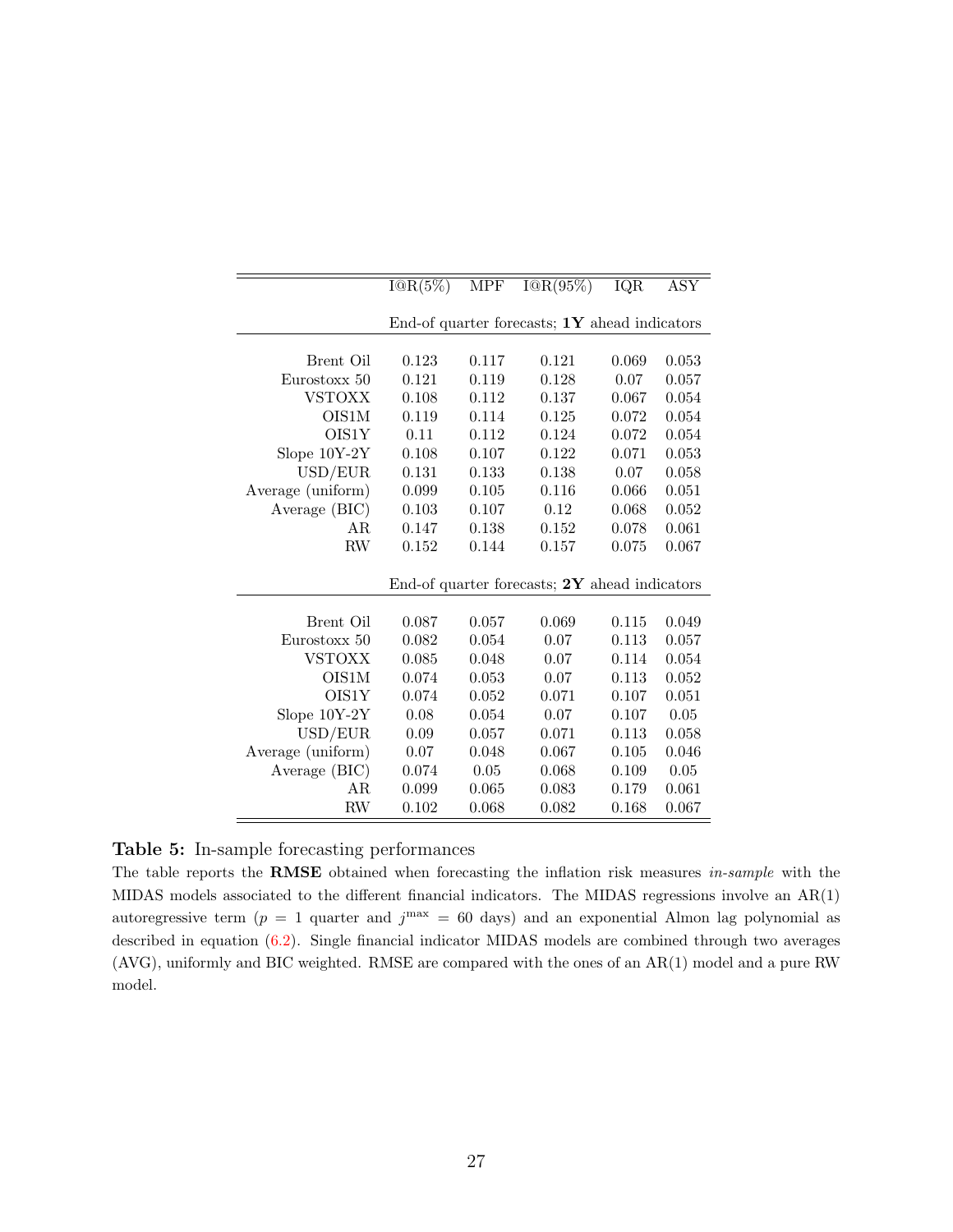<span id="page-31-0"></span>

|                | I@R(5%) | MPF   | I@R(95%)                                        | IQR   | <b>ASY</b> |
|----------------|---------|-------|-------------------------------------------------|-------|------------|
|                |         |       | End-of quarter forecasts; $1Y$ ahead indicators |       |            |
|                |         |       |                                                 |       |            |
| Brent Oil      | 0.202   | 0.176 | 0.198                                           | 0.104 | 0.071      |
| Eurostoxx 50   | 0.195   | 0.176 | 0.199                                           | 0.103 | 0.078      |
| VSTOXX         | 0.205   | 0.19  | 0.21                                            | 0.104 | 0.08       |
| OIS1M          | 0.164   | 0.161 | 0.195                                           | 0.1   | 0.079      |
| OIS1Y          | 0.16    | 0.153 | 0.203                                           | 0.102 | 0.084      |
| Slope 10Y-2Y   | 0.17    | 0.172 | 0.199                                           | 0.1   | 0.076      |
| USD/EUR        | 0.236   | 0.218 | 0.237                                           | 0.116 | 0.079      |
| MA Average     | 0.178   | 0.165 | 0.195                                           | 0.096 | 0.076      |
| MA Average BIC | 0.179   | 0.169 | 0.201                                           | 0.097 | 0.084      |
| AR             | 0.209   | 0.185 | 0.209                                           | 0.094 | 0.081      |
| RW             | 0.205   | 0.189 | 0.212                                           | 0.087 | 0.082      |
|                |         |       | End-of quarter forecasts; $2Y$ ahead indicators |       |            |
|                |         |       |                                                 |       |            |
| Brent Oil      | 0.145   | 0.089 | 0.095                                           | 0.237 | 0.07       |
| Eurostoxx 50   | 0.13    | 0.093 | 0.1                                             | 0.247 | 0.075      |
| <b>VSTOXX</b>  | 0.15    | 0.092 | 0.1                                             | 0.238 | 0.062      |
| OIS1M          | 0.135   | 0.086 | 0.091                                           | 0.235 | 0.07       |
| <b>OIS1Y</b>   | 0.134   | 0.089 | 0.094                                           | 0.232 | 0.065      |
| Slope 10Y-2Y   | 0.126   | 0.091 | 0.106                                           | 0.243 | 0.079      |
| USD/EUR        | 0.15    | 0.095 | 0.103                                           | 0.237 | 0.068      |
| MA Average     | 0.137   | 0.09  | 0.097                                           | 0.235 | 0.067      |
| MA Average BIC | 0.136   | 0.094 | 0.097                                           | 0.231 | 0.075      |
| AR             | 0.137   | 0.085 | 0.093                                           | 0.234 | 0.069      |
| <b>RW</b>      | 0.135   | 0.089 | 0.096                                           | 0.136 | 0.072      |

#### Table 6: Out-of-sample forecasting performances

The table reports the RMSFE obtained when forecasting the inflation risk measures out-of-sample with the MIDAS models associated to the different financial indicators. The MIDAS regressions involve an AR(1) autoregressive term ( $p = 1$  quarter and  $j^{max} = 60$  days) and an exponential Almon lag polynomial as described in equation [\(6.3\)](#page-17-1). Single financial indicator MIDAS models are combined through two averages (AVG), uniformly and BIC weighted. RMSFE are compared with the ones of an AR(1) model and a pure RW model.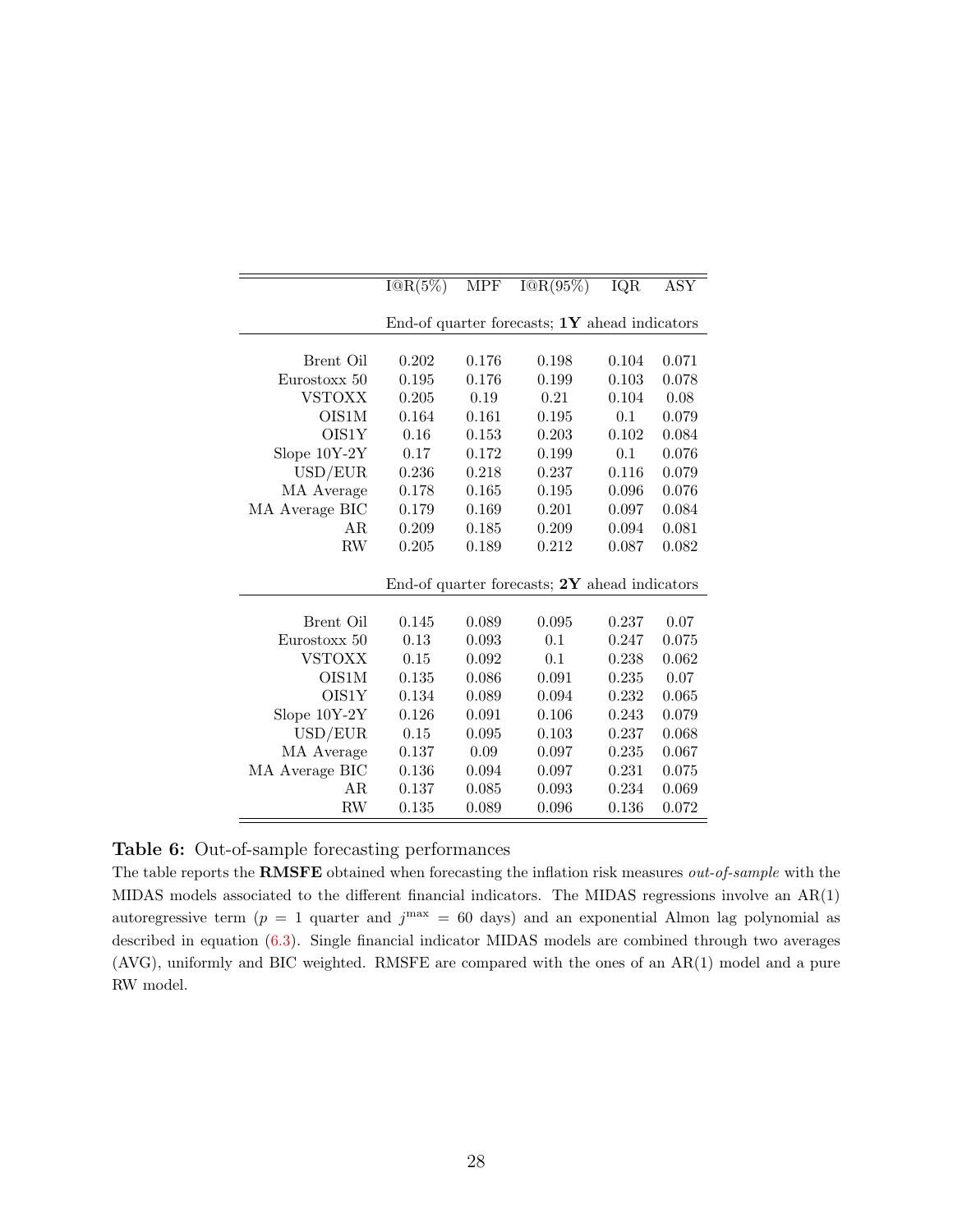<span id="page-32-0"></span>



Figure 1: Survey-based inflation risk measures for the euro area

The figure plots the time series of MPF together with I@R(5%) and I@R(95%) inflation risk measures (top panel) and the IQR together with the ASY inflation risk measures (bottom panel) for the euro area.The sample is 1999Q1-2012Q3.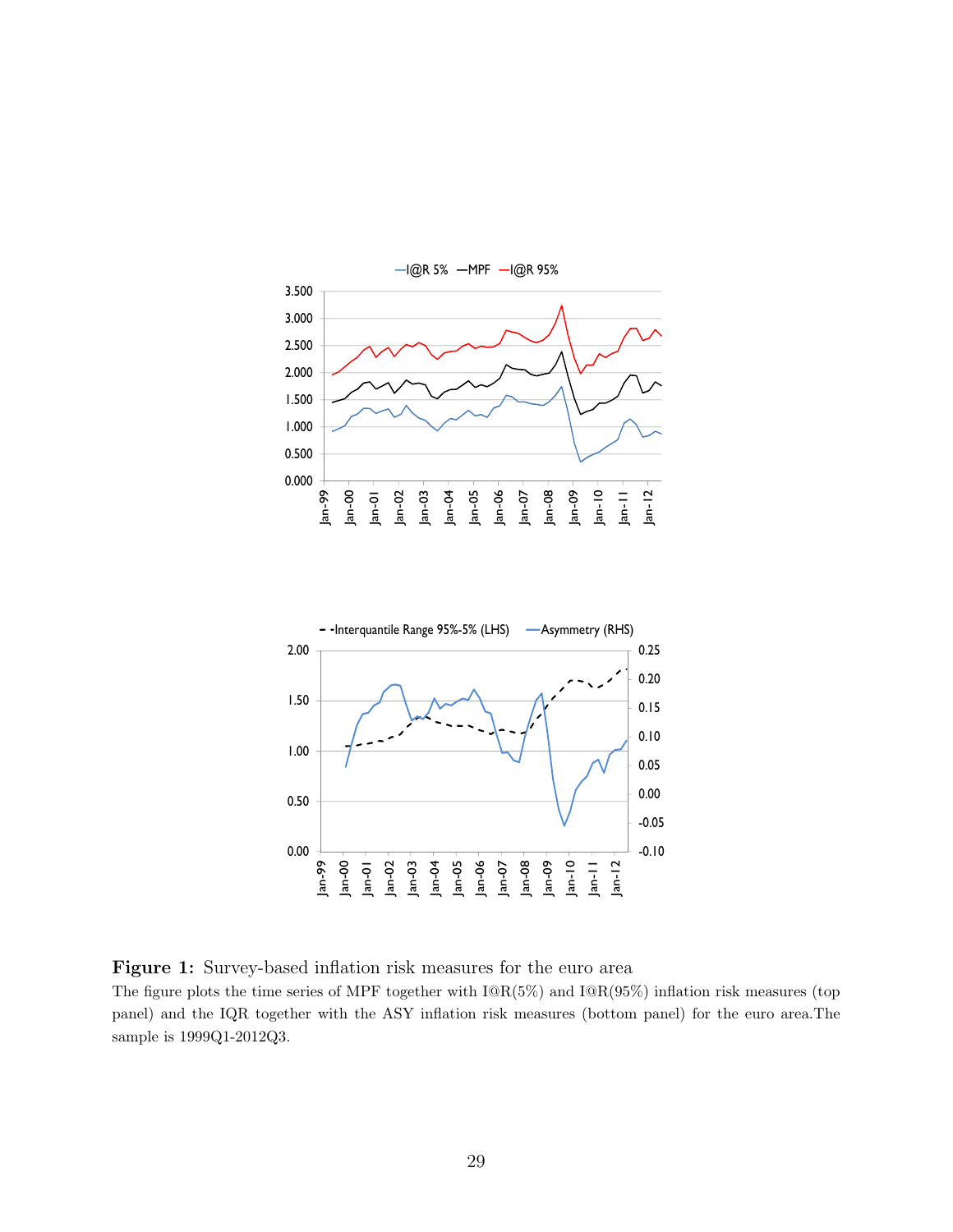<span id="page-33-0"></span>

Figure 2: The impact of oil prices on euro area inflation risk measures The figure plots the time series of the Brent Oil price together with the inflation risk measures I@R(5%) and I@R(95%) for the euro area. The sample is 1999Q1-2012Q3.